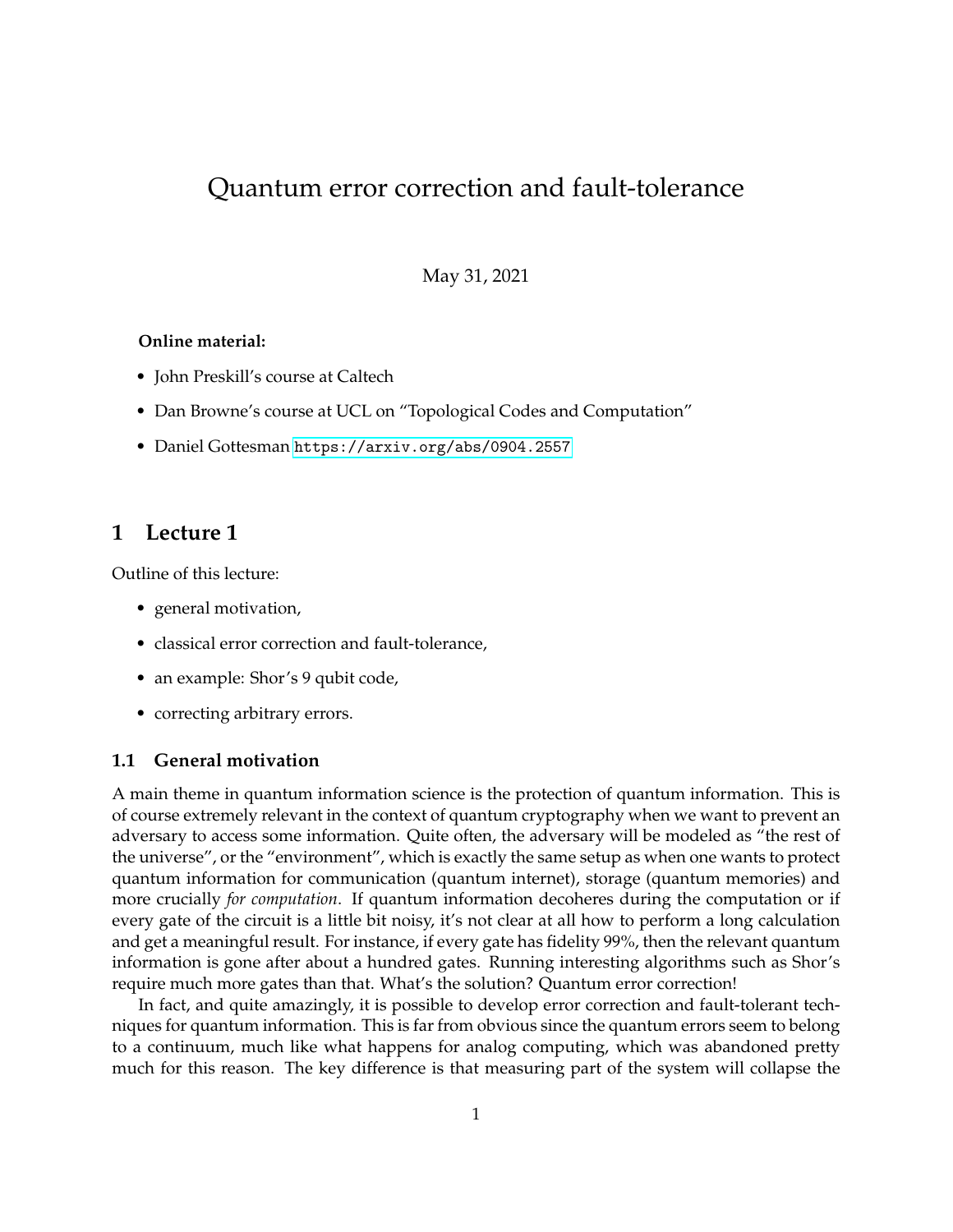error onto a finite, discrete set, and it will be sufficient to be able to correct errors from that set. As we will see, quantum error correction is possible *in principle*, but remains quite costly. In theory, one can use quantum error correction and quantum fault-tolerance to perform arbitrarily long quantum computations with reasonable (polylogarithmic in the number of gates) overhead (if the qubits and gates are good enough): this is the *threshold theorem*.

**Theorem 1** (Aharonov, Ben-Or '97)**.** *Provided that the noise level is below some constant threshold, a logical circuit using m qubits and containing T gates can replaced by a fault-tolerant circuit using <sup>O</sup>*(*<sup>m</sup>* polylog(*mT*)) *qubits.*

In practice, however, the overhead is quite large and finding better techniques is a major open problem is we want to build large-scale universal quantum computers. For instance, breaking cryptographic size RSA key requires a few thousands ideal qubits, but between  $10^6$  and  $10^9$  physical (good enough) qubits. This is because qubits and quantum gates are much more noisy than classical bits and gates.

**The NISQ era: computing without error correction.** In fact, today, quantum error correction has barely been experimentally implemented. Some recent experiments have shown that a protected qubit can store information longer than unprotected ones, but only for restricted noise models. Because of the lack of experimentally available quantum error correcting schemes, a lot of the current research tries to study noisy intermediate scale quantum (NISQ) systems, i.e. systems of about 50 to 100 qubits, without any error correction mechanism. In this setup, one cannot implement Shor and it's interesting to understand whether this kind of machines can do anything useful better than a classical computer (say, for solving approximately optimization problems). This is related to the challenge of *quantum supremacy* (demonstrated by Google in Nov. 2019) which aims at demonstrating a task for which a quantum machine is *provably* much faster than any classical computer. Usually, the tasks for which we can prove this kind of advantage are pretty useless in practice.

In this course, however, we are optimistic and assume that experimentalists will manage to improve qubits as well as quantum gates, and will be able to individually control a large number of qubits. If this is the case, then they will be able to implement quantum error correction and fault tolerance techniques, which will allow them to perform arbitrary long computations. The main condition is that the noise level is below some constant threshold, which is around 0.1 − 1%, and that they can control a large number of qubits without increasing the noise level.

## **A number of challenges faces us:**

• large entangled states are fragile: a single qubit decohering or leaking out kills the whole superposition. For instance, if you start with a cat state

$$
\frac{1}{\sqrt{2}}|0\rangle|\text{Alive}\rangle + \frac{1}{\sqrt{2}}|1\rangle|\text{Dead}\rangle
$$

and lose the first qubit (i.e. partial trace), then the remaining state is

$$
\frac{1}{2}|Alive\rangle\langleAlive| + \frac{1}{2}|Dead\rangle\langle Dead|,
$$

which corresponds to a classical mixture of Alive and dead.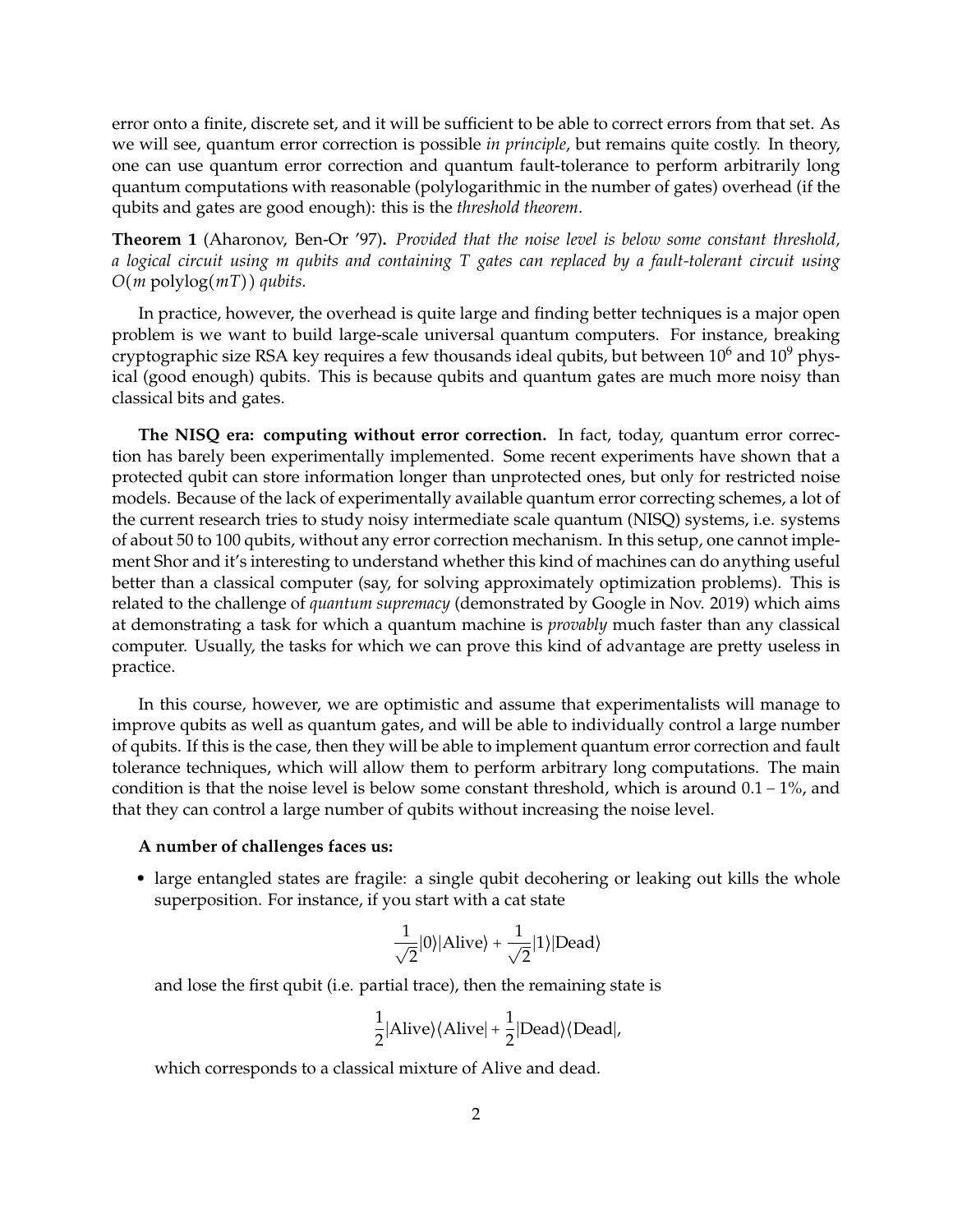- applying noisy gates just increases the total noise: errors pile up. A similar problem was present in the 50's for classical computing and Von Neumann developed a theory of faulttolerant computation (that very much inspired the quantum version!). Fortunately, transistors quickly became so good that this theory became essentially pointless.
- as already mentioned, the possible errors seem to form a continuum in the quantum case. How do you deal with that?
- the no-cloning theorem says that an operation that does  $|\psi\rangle \rightarrow |\psi\rangle |\psi\rangle$  is not unitary and therefore forbidden. How do you protect quantum information without the ability to copy it, as you would do in the classical case (using the repetition code, say)?
- it is not possible to simply measure the output state to determine what it is since measuring the state will disturb it, and collapse it on a basis element.

## **1.2 Classical error correction and fault-tolerance**

Before discussing quantum error correction, let's discuss classical error correction first. A natural classical noise model is the *binary symmetric channel*, corresponding to a channel from Alice to Bob (or Alice at time  $t = 0$  to Alice at time  $t = 1$ ) where each bit is independently flipped with probability  $p \in [0, 1]$ . The simplest solution to protect information is to add redundancy, for instance by repeating any single bit three times and decoding<sup>[1](#page-2-0)</sup> by taking a majority vote:

- encoding:  $0 \rightarrow 000 =: \overline{0}$ ,  $1 \rightarrow 111 =: \overline{1}$ . Here,  $\overline{0}$  and  $\overline{1}$  form a basis for the *logical* bit, while 000 and 111 refer to *physical* bits.
- channel: each bit is flipped independently with probability *p*,
- decoding: majority vote:  $\{000, 100, 010, 001\}$   $\rightarrow$   $\bar{0}$ ,  $\{111, 011, 101, 110\}$   $\rightarrow$   $\bar{1}$ .

This scheme produces the correct result if the channel flipped 0 or 1 bit (and detects that an error occurred if 1 or 2 errors occurred). The error probability drops from *p* for the physical bit to  $1 - (1 - p)^3 - 3p(1 - p)^2 = 1 - 3p^2 + 2p^3$  for the logical bit. This reduces the error rate provided that  $p < \frac{1}{2}$  $\frac{1}{2}$ . If  $p = \frac{1}{2}$  $\frac{1}{2}$ , then the channel cannot transmit any information, and if  $p > \frac{1}{2}$  $\frac{1}{2}$ , one should simply flip the bit to recover the case  $p < \frac{1}{2}$  $\frac{1}{2}$ .

This coding strategy protects against bit flips, but is quite inefficient. Much better schemes exist, but this is a good starting point to discuss quantum coding.

**Classical fault-tolerance theorem.** In the scheme above, we assumed that the encoding and decoding could be implemented perfectly. In other words, that they are noiseless. While this is a reasonable assumption today, it wasn't the case in the early days of computing with vacuum tubes, which were faulty. Skeptics back then would argue that any sufficiently long computation was doomed to fail since errors would necessarily occur in encoding/decoding circuits. John von Neumann proved that this reasoning was actually incorrect.

<span id="page-2-0"></span> $1$ The word "decoding" can refer to 2 different operations. The true definition refers the map that is the inverse of the encoding operation: it maps an encoded logical state to an unencoded physical state. However, it is very usual to use the word "decoding" to also include the error correction procedure. In that case, it refers both to the action of trying to correct the error that occurred and in a second time, to return the unencoded state.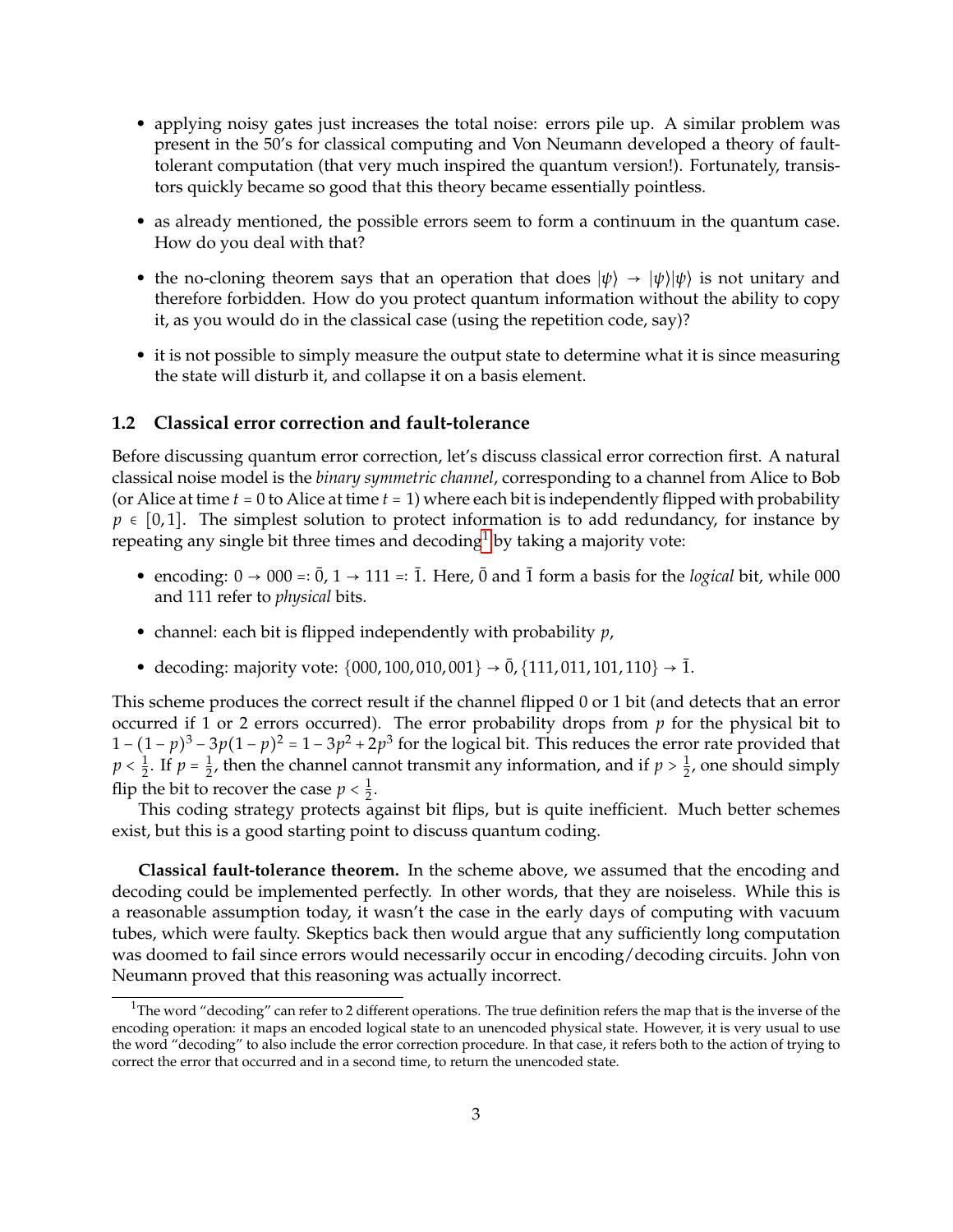*He showed that if logic gates (AND, OR, NOT) fail with some independent probability ε, then provided that ε is small enough, it is possible to build a reliable circuit for any Boolean function f . Moreover, the circuit is only reasonably larger than the circuit for f built of perfect gates.*

One question though: what happens if the final gate is faulty with probability *ε*? It seems that you can never get a correct answer with probability greater than 1 − *ε*! A solution is to encode the final result into a long string or to repeat the computation several times and take a majority vote (assumed to be error-free, because simple to implement).

To prove the threshold theorem, one can use the 3-bit repetition code recursively, where each physical bit is actually replaced by the logical bit of another layer of repetition code. Even if each operation is noisy, there exists a threshold below which each level of encoding leads to a decrease of the logical error rate.

It turns out that the classical fault-tolerance theorem ended up being useless when vacuum tubes were replaced by transistors because the error rate for logic gates became ridiculously small (much smaller than the inverse of the number of gates in any useful computation).

The same thing might occur one day with quantum computing and topological quantum computing might be an idea to get there, but we are currently *very, very* far from that situation. And it is therefore crucial to develop a theory of quantum error correction and quantum fault-tolerance.

## **1.3 A first example: Shor's code**

We want to generalize the 3-bit repetition code to the quantum setting. The goal is as follows: Alice has a qubit in a pure state  $|\psi\rangle = \alpha|0\rangle + \beta|1\rangle$  and wants to send it to Bob (or to keep it in a noisy memory for some time). Here, we suppose that Alice doesn't know *α* and *β*. If she knows the qubit exactly, she could just send the description to Bob by classical means who would reconstruct it. But this wouldn't be efficiently when sending *n*-qubit states (since you get 2*<sup>n</sup>* amplitudes...) and in practical situations, Alice doesn't know the values of *α* and *β*.

For concreteness, let us first consider a restricted noise model similar to the binary symmetric channel where a qubit is flipped independently with probability *p*. In other words, with probability 1 − *p*, then channel acts as the identity, and with probability *p*, it applies a bit-flip error represented by  $X = \sigma_X = \begin{pmatrix} 0 & 1 \\ 1 & 0 \end{pmatrix}$ . This quantum channel is called the *bit-flip channel* and is described by the admissible operation

$$
E_{\text{bit}}(\rho) = (1-p)\rho + pX\rho X.
$$

First, the no-cloning theorem prevents us to apply the map  $|\psi\rangle \rightarrow |\psi\rangle |\psi\rangle |\psi\rangle$  since it is not unitary. A better approach is to perform the following encoding

$$
|\psi\rangle=\alpha|0\rangle+\beta|1\rangle\mapsto \alpha|000\rangle+\beta|111\rangle=:\alpha|\bar{0}\rangle+\beta|\bar{1}\rangle=|\bar{\psi}\rangle.
$$

This encoding can be realized with a simple qubit with 2 CNOT gates.

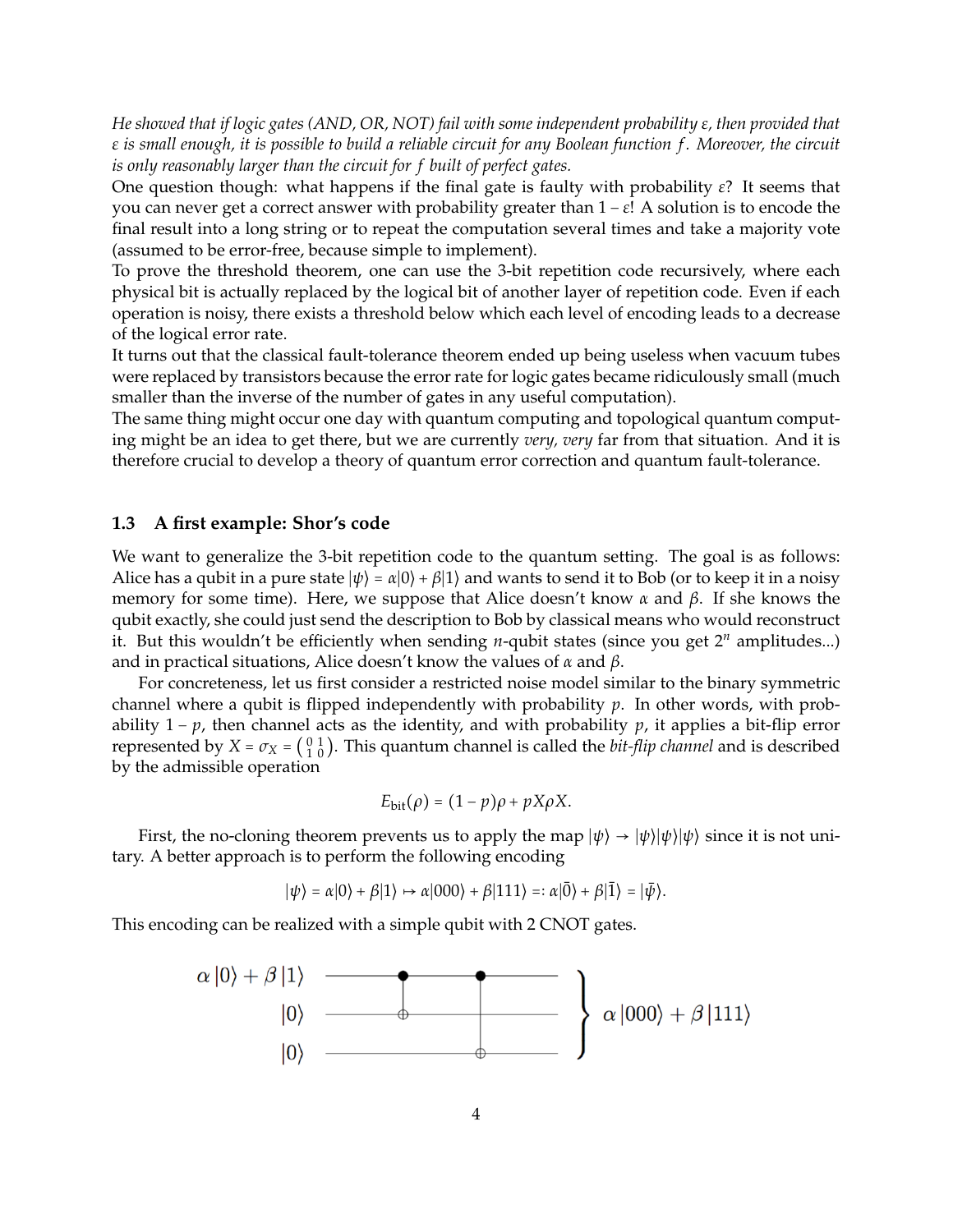The 3-qubit state after encoding is described by a density matrix (a pure state in fact) on  $(\mathbb{C}^2)^{\otimes 3}$ and the quantum channel is described by the admissible operation:

$$
E_{\text{bit}}^{\otimes 3}(\rho) = (1 - p)^2 \rho + p(1 - p)^2 (X_1 \rho X_1 + X_2 \rho X_2 + X_3 \rho X_3)
$$
  
+  $p^2 (1 - p) (X_1 X_2 \rho X_1 X_2 + X_1 X_3 \rho X_1 X_3 + X_2 X_3 \rho X_2 X_3) + p^3 X_1 X_2 X_3 \rho X_1 X_2 X_3.$ 

How should we decode the state and perform the correction?? Measuring the whole state in the computational basis is a bad idea since one will get a basis state and the information about <sup>∣</sup>*ψ*⟩ will be destroyed. Rather, we want to copy what we did in the classical case to notice that an error had occurred: for this, we compare the values of the 3 bits pairwise, i.e., we measure parities. If they all agree, then we conclude that no error occurred. If some values disagree, we perform a correction.



Let us consider what this circuit does on an example, for instance if the second qubit was flipped (the error is  $X_2$ ):

$$
(\alpha|010\rangle + \beta|101\rangle)|00\rangle = \alpha|010\rangle|00\rangle + \beta|101\rangle|00\rangle
$$
  

$$
\mapsto \alpha|010\rangle|10\rangle + \beta|101\rangle|10\rangle
$$
  

$$
= (\alpha|010\rangle + \beta|101\rangle)|10\rangle.
$$

Measuring the last two qubits yields the outcome 10 with certainty. This output string is called the *syndrome* and it tells us that a bit-flip occurred on the second qubit (qubit 10 in binary). Bob can therefore correct the error by applying  $X = \sigma_X$  to qubit 2:

$$
\alpha|010\rangle + \beta|101\rangle \mapsto \alpha|000\rangle + \beta|111\rangle = |\overline{\psi}\rangle.
$$

Finally, he can apply the inverse of the encoding circuit to recover the initial qubit

$$
\alpha|000\rangle + \beta|111\rangle \mapsto \alpha|0\rangle + \beta|1\rangle.
$$

This procedure works if at most one bit flip occurs:

- classical states  $|000\rangle$ ,  $|111\rangle \rightarrow$  syndrome 00,
- classical states  $|100\rangle$ ,  $|011\rangle \rightarrow$  syndrome 01,
- classical states  $|010\rangle, |101\rangle \rightarrow$  syndrome 10,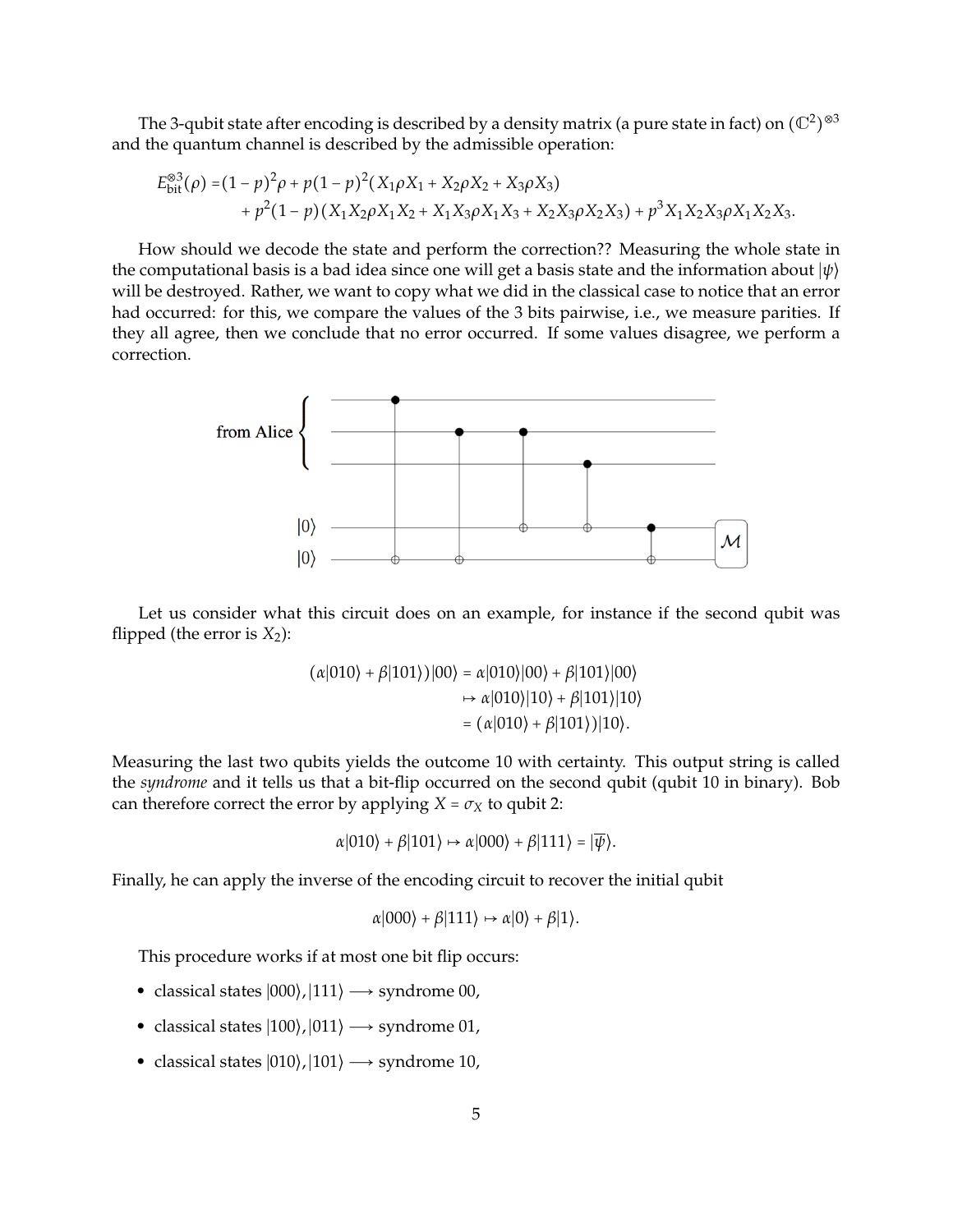• classical states  $|001\rangle$ ,  $|110\rangle \rightarrow$  syndrome 11.

We will see later that measuring the syndrome is equivalent to measuring the value of the observables  $Z_1Z_2$  and  $Z_2Z_3$ , which check the parity of the first and second qubits, and of the second and third qubits. (With the convention above, it is really the observables  $\frac{1}{2}(\mathbb{1} + Z_2Z_3)$  and 1  $\frac{1}{2}(\mathbb{1} + Z_1Z_3).$ 

The overall circuit, including encoding on Alice's side and syndrome measurement, error correction and decoding on Bob's side is summarized here:



Similarly as in the classical case, the error probability goes from *p* for unencoded physical qubits to  $3p^2 - 2p^3$  for the encoded logical qubit. Here, we have assumed that all the gates inside Alice and Bob's labs are perfect.

#### **Going beyond bit-flips.**

Of course, we've already seen that qubits are prone to more general errors than simply bitflips. Another very natural error is the phase-flip, corresponding to an application of the matrix  $Z = \sigma_Z = \begin{pmatrix} 1 & 0 \\ 0 & -1 \end{pmatrix}$ . It should be clear that our 3-qubit code does not protect against this type of errors. For instance, a phase-flip on any of the three physical qubits (i.e.  $Z_1$ ,  $Z_2$  or  $Z_3$ ) yields

$$
\alpha|000\rangle + \beta|111\rangle \mapsto \alpha|000\rangle - \beta|111\rangle.
$$

As before, if we suppose that the probability for an individual phase-flip is  $0 < p < \frac{1}{2}$  $\frac{1}{2}$ , then the probability that the logical qubit is corrupted (corresponding to one or three corrupted physical qubits) is

$$
3p(1-p)^2 + p^3 > p.
$$

If we simply wanted to protect against phase-flip errors only, then the following encoding would work:

$$
\alpha|0\rangle + \beta|1\rangle \mapsto \alpha|+++\rangle + \beta|---\rangle.
$$

To do that it, one can simply perform the same encoding circuit as before, followed by a Hadamard transformation on the output qubits. This is because  $H|0\rangle = |+\rangle$  and  $H|1\rangle = |-\rangle$ . Then, exactly the same analysis as before goes through, and you get a coding scheme that can correctly deal with 0 or 1 phase-fip error . . . but unfortunately not with a single bit-flip error.

Is there a way to protect against both bit-flip and phase-flip errors at the same time? Not with a 3-qubit code. But one can with a simple 9-qubit code: Shor's code. The idea relies on *concatenation*: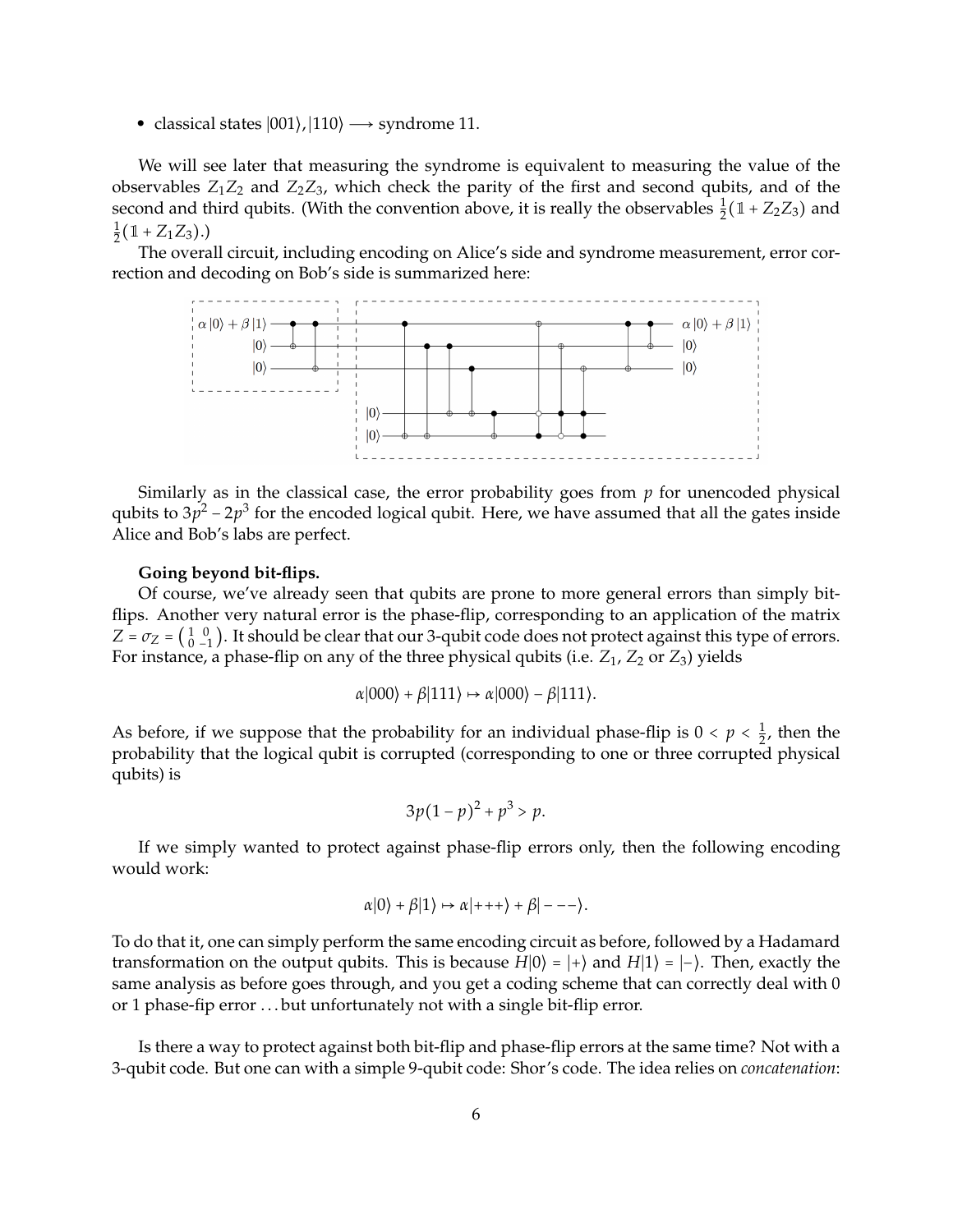one first applies the code that protects against phase-flips then one encodes the resulting logical qubits with the code that protects against bit-flips. The encoding of a single-qubit *<sup>α</sup>*∣0⟩ <sup>+</sup> *<sup>β</sup>*∣1⟩ is given by

$$
\alpha|0\rangle + \beta|1\rangle \mapsto \alpha|++\rangle + \beta|---\rangle
$$
 (first level of encoding)  
=  $\alpha \frac{1}{2\sqrt{2}}(|0\rangle + |1\rangle)^{\otimes 3} + \beta \frac{1}{2\sqrt{2}}(|0\rangle - |1\rangle)^{\otimes 3}$   
 $\mapsto \alpha \frac{1}{2\sqrt{2}}(|000\rangle + |111\rangle)^{\otimes 3} + \beta \frac{1}{2\sqrt{2}}(|000\rangle - |111\rangle)^{\otimes 3}$  (second level of encoding)

The logical qubits consist of 9 physical qubits:

$$
|\overline{0}\rangle = \left(\frac{1}{\sqrt{2}}(|000\rangle + |111\rangle)\right)^{\otimes 3}
$$

$$
|\overline{1}\rangle = \left(\frac{1}{\sqrt{2}}(|000\rangle - |111\rangle)\right)^{\otimes 3}
$$

The encoding circuit is obtained by concatenating the two encoding circuits of the two 3-qubit codes.



To decode, Bob applies successively the decoding procedures of the two 3-qubit codes:

- (*i*) he first considers the three blocks of three qubits and each such block is an encoding of one of the 3 qubits of the state  $\alpha$ |+ $\rho$ <sup>⊗3</sup> +  $\beta$ |− $\rho$ <sup>⊗3</sup>. He then corrects bit flips as before, and obtains 3 qubits (keeping only the first one in each block). Provided that at most one bit-flip occurred in each block, then the 6 other qubits are all in the state  $|0\rangle$  and can be discarded.
- (*ii*) Bob now has the same three qubits as he would when encoding with the code that protects against at most a single phase-flip. He can decode it as before, and provided there is at most a single phase-flip, he recovers the correct state  $\alpha|0\rangle + \beta|1\rangle$ .

Overall, the qubit is recovered if there was at most a single bit-flip or a single phase-flip.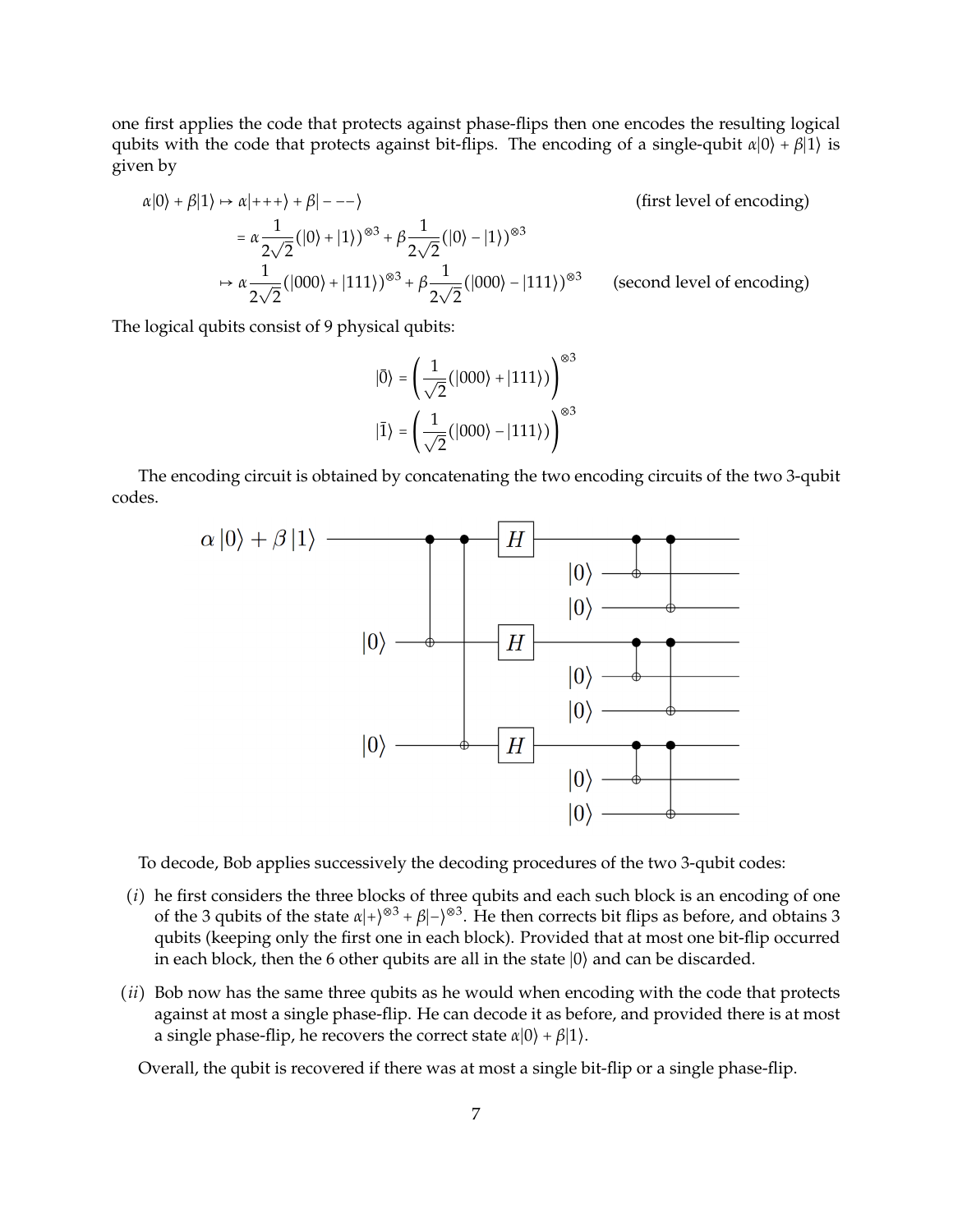**Theorem 2.** *The 9-qubit Shor code protects against any of the four Pauli errors* <sup>1</sup>, *<sup>X</sup>*,*<sup>Y</sup>* <sup>=</sup> *iZX*, *Z occurring on a single qubit.*

**Example 3.** *Suppose the error XZ occurs on qubit 6. The encoded state becomes*

$$
\frac{\alpha}{2\sqrt{2}}(|000\rangle+|111\rangle)(|001\rangle-|110\rangle)(|000\rangle+|111\rangle)+\frac{\beta}{2\sqrt{2}}(|000\rangle-|111\rangle)(|001\rangle+|110\rangle)(|000\rangle-|111\rangle)
$$

*The syndrome measurement for the code protecting against bit-flips yields 00, 11 and 00 for the 3 blocks of 3 qubits. Bob infers that there is no bit-flip error in the first block, a bit-flip on the third qubit of the second block and no bit-flip error in the third block. Applying the correction X*<sup>6</sup> *yields*

$$
\frac{\alpha}{2\sqrt{2}}(|000\rangle+|111\rangle)(|000\rangle-|111\rangle)(|000\rangle+|111\rangle)+\frac{\beta}{2\sqrt{2}}(|000\rangle-|111\rangle)(|000\rangle+|111\rangle)(|000\rangle-|111\rangle)
$$

*Finishing the decoding of the first code (by applying the inverse of the encoding circuit) gives*

$$
\frac{\alpha}{2\sqrt{2}}(|0\rangle+|1\rangle)(|0\rangle-|1\rangle)(|0\rangle+|1\rangle)+\frac{\beta}{2\sqrt{2}}(|0\rangle-|1\rangle)(|0\rangle+|1\rangle)(|0\rangle-|1\rangle)=\alpha|---\rangle+\beta|---\rangle.
$$

*Measuring the syndrome of the code protecting against phase-flips gives* 10 *indicating that a phase-flip occurred on the second qubit. Correcting for it by applying a Z correction and inverting the encoding circuit finally yields <sup>α</sup>*∣0⟩ <sup>+</sup> *<sup>β</sup>*∣1⟩*, as expected.*

As before, we can understand the measurement of the syndrome as measuring some observables:

- one can detect a single bit flip in each subblock of size 3 as before, by measuring the Pauli operators *Z*1*Z*2, *Z*2*Z*3, *Z*4*Z*5, *Z*5*Z*6, *Z*7*Z*8, *Z*8*Z*<sup>9</sup>
- in order to detect phase errors, we proceed similarly by testing the parities of successive subblocks. Now the equivalent of  $Z_1$  is  $X$  applied to the first logical qubit, which is simply  $X_1X_2X_3$ . In other words, one simply measures the operators  $X_1X_2X_3X_4X_5X_6$  and  $X_4X_5X_6X_7X_8X_9$ . If they both give +1, then there wasn't a phase error, otherwise one can deduce where the phase-flip occurred as before.

We will now see that the 9-qubit Shor code can in fact correct arbitrary errors occurring on a single qubit.

## **1.4 Correcting arbitrary single-qubit errors**

So far, we have seen how to protect against any of the Pauli errors occurring on a single qubit. But why would an error be a Pauli error?

**Theorem 4.** *If a quantum code protects against an arbitrary Pauli error, then it protects against an arbitrary error. The same statement holds for multiple-qubit errors.*

*Proof.* Let's establish this result for single-qubit errors. The very short answer is that the Pauli matrices form a basis of all possible 2 × 2 complex matrix. Indeed, let *A* be an arbitrary complex 2 × 2 matrix. There exist  $a, b, c, d \in \mathbb{C}$  such that

$$
A = a\mathbb{1} + bX + cY + dZ.
$$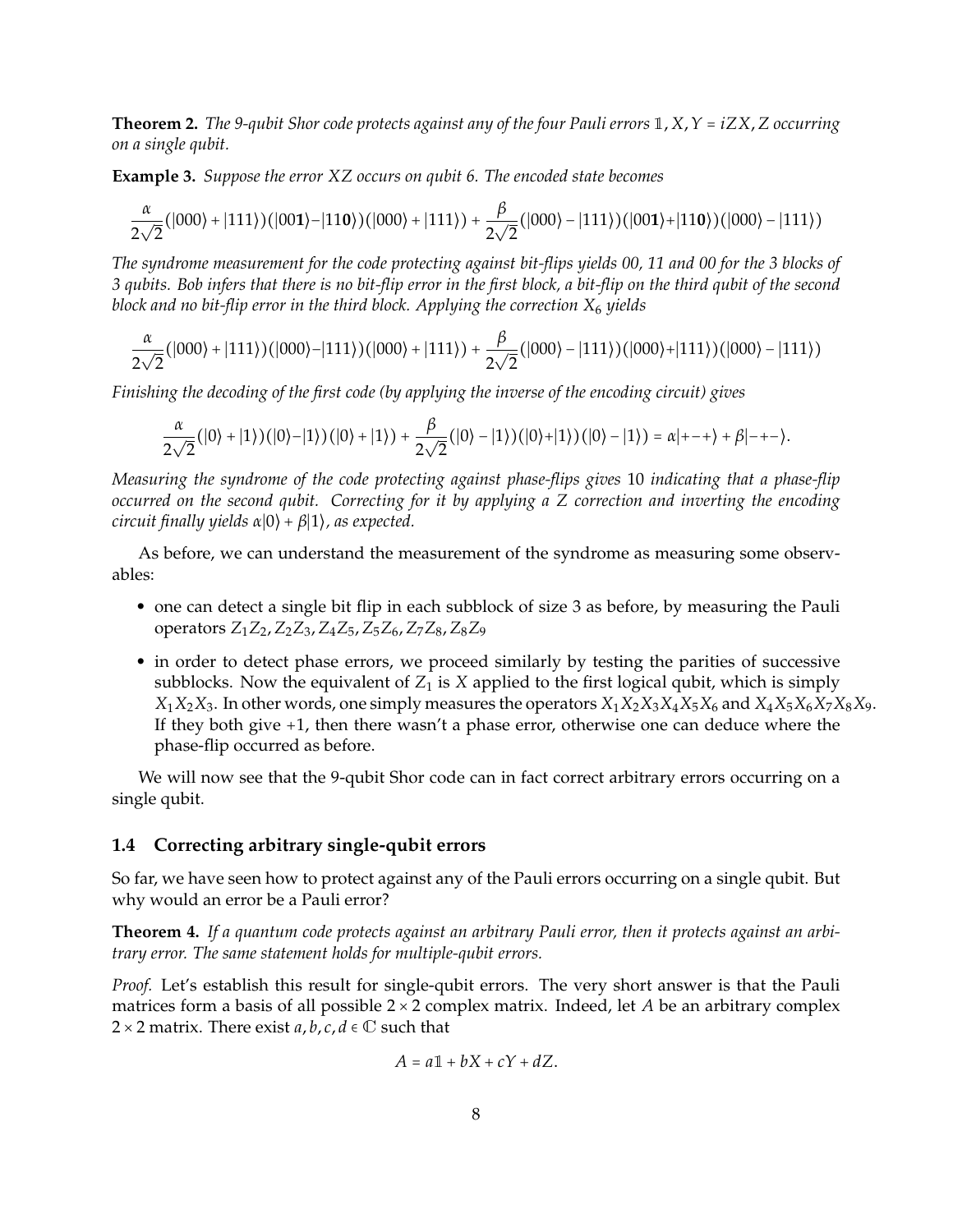Forgetting about the unitarity of *A* for a moment, and assuming that *A* is applied to the *j* th qubit of some *<sup>n</sup>*-qubit state <sup>∣</sup>*ψ*⟩ belonging to some quantum code, one obtains

$$
A_j|\psi\rangle = a|\psi\rangle + bX_j|\psi\rangle + cY_j|\psi\rangle + dZ_j|\psi\rangle.
$$

By assumption, the code can correct arbitrary Pauli errors on qubit *j*, which means that measuring the syndrome will result in

$$
a|\psi\rangle|''1''
$$
 syndrome $\rangle + bX_j|\psi\rangle|''X''$  syndrome $\rangle + cY_j|\psi\rangle|''Y''$  syndrome $\rangle + dZ_j|\psi\rangle|''Z''$  syndrome $\rangle.$ 

Applying the appropriate correction gives:

$$
|\psi\rangle (a|''1'' \text{ syndrome}) + b|''X'' \text{ syndrome}) + c|''Y'' \text{ syndrome}) + d|''Z'' \text{ syndrome})
$$

which means that the state <sup>∣</sup>*ψ*⟩ is recovered.

Note that we assumed here that everything was occurring in superposition, but this is not necessary. If one simply measures the syndrome, it will collapse the state onto of of the four possibilities, and one can then decode as before. The crucial point is that the measurement of the syndrome projects the error (that belongs to some continuum of errors) onto one of 4 possible errors, which we know how to correct.

So far, we have only considered the effect of an operator *A* on the state. What we are really interested in is the effect of an *admissible operation* (or channel) on qubit *j*. Such an admissible operation can always be written as

$$
\Phi_j(|\psi\rangle\langle\psi|)=\sum_{k=1}^NA_j^k|\psi\rangle\langle\psi|A_j^{k\dagger},
$$

for some collection of matrices  $\{A_j^1, \ldots, A_j^N\}$  satisfying

$$
\sum_{k=1}^N A_j^{k\dagger} A_j^k = \mathbb{1}
$$

and with a decomposition of the form

$$
A_j^k = a_k \mathbb{1} + b_k X + c_k Y + d_k Z.
$$

We obtain

$$
\Phi_j(\vert\psi\rangle\langle\psi\vert)=\sum_{a,a'}a\overline{a'}E_a\vert\psi\rangle\langle\psi\vert E_{a'}^{\dagger}\otimes\vert s_a\rangle\langle s_{a'}\vert
$$

where *a*, *a'* are complex coefficients,  $E_a$ ,  $E_{a'}$  are Pauli errors and  $s_a$ ,  $s_{a'}$  are the corresponding syndromes. Measuring the syndrome register in a classical basis (i.e. measuring the syndrome) removes the non diagonal terms of the form  $|s_a\rangle\langle s_{a'}|$  for  $s_a \neq s_{a'}$ . The resulting state has the form

$$
\sum_a |a|^2 E_a |\psi\rangle\langle\psi| E_a^\dagger \otimes |s_a\rangle\langle s_a|.
$$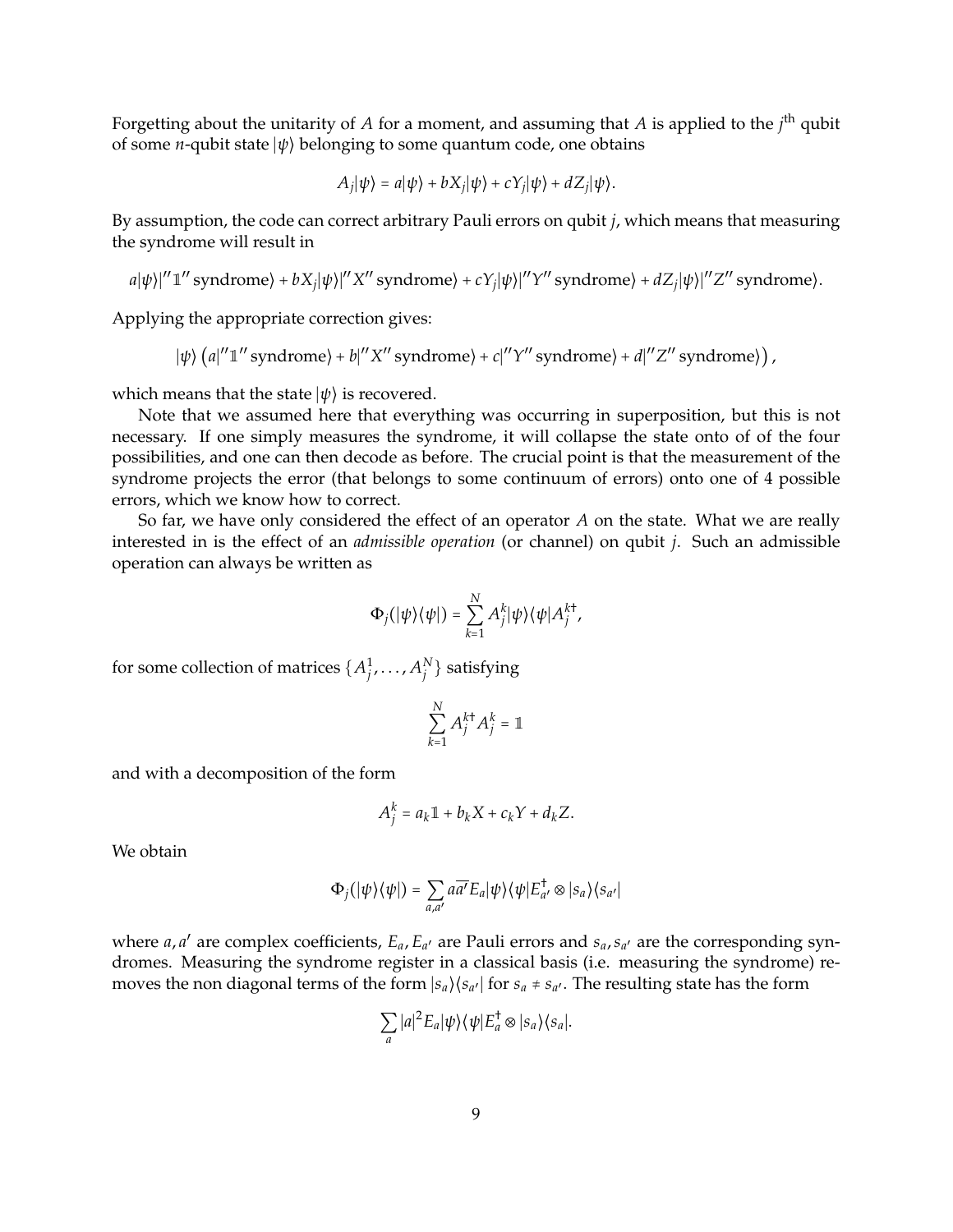This means that measuring the syndrome has projected the error onto one of the four Pauli errors. This state is in fact given by

$$
\sum_{k=1}^N (|a_k|^2 |\psi\rangle\langle\psi| \otimes |s_1\rangle\langle s_1| + |b_k|^2 X |\psi\rangle\langle\psi| X \otimes |s_X\rangle\langle s_X| + |c_k|^2 Y |\psi\rangle\langle\psi| Y \otimes |s_Y\rangle\langle s_Y| + |d_k|^2 Z |\psi\rangle\langle\psi| Z \otimes |s_Z\rangle\langle s_Z|).
$$

And one can correct the Pauli errors by assumption, yielding

$$
|\psi\rangle\langle\psi| \otimes \sum_{k=1}^N \left(|a_k|^2|s_1\rangle\langle s_1|+|b_k|^2|s_X\rangle\langle s_X|+|c_k|^2|s_Y\rangle\langle s_Y|+|d_k|^2|s_Z\rangle\langle s_Z|\right),
$$

and discarding the syndrome gives the initial state <sup>∣</sup>*ψ*⟩⟨*ψ*∣.

 $\Box$ 

The proof can be generalized in a straightforward manner to deal with mutliple-qubit errors. Again, the main idea behind this fact is that measuring the syndrome projects an a priori arbitrary error onto a Pauli error.

The important consequence is that one can restrict the analysis of quantum error correcting codes to Pauli errors.

What we want to do when devising a QECC is to identify a subset  $\mathcal E$  of Pauli operators

$$
\mathcal{E} \subseteq \{E_a\} \equiv \{\mathbb{1}, X, Y, Z\}^{\otimes n}
$$

that are the errors that we wish to be able to correct. Then, the idea is to perform a collective measurement (to measure the syndrome) and try to determine which *E<sup>a</sup>* occurred and reverse it by applying *E* † *a* .

A typical choice for the set  $\mathcal E$  is the set of all Pauli errors of weight up to  $t$ . If we can correct any such error, then we say that the code can correct *t* errors. In particular, it is sufficient to correct *X* and *Z* errors of weight up to *t*.

## **2 Lecture 2**

## **2.1 Stabilizer codes**

To go further than the 9-qubit code of Shor, and develop a general formalism it is useful to take inspiration from classical coding theory. This formalism – *stabilizer codes* – was developed by Daniel Gottesman in his PhD thesis in the late 90s.

Let us recall first what the Pauli and Clifford groups are. The single-qubit Pauli group  $\mathcal{P}_1$  is the group ⟨*i*1, *<sup>X</sup>*, *<sup>Z</sup>*⟩ generated by the Pauli matrices. Its *<sup>n</sup>*-qubit generalisation is the *<sup>n</sup>*-fold tensor product of  $P_1$ , that is  $P_n = P_1^{\otimes n}$ :

$$
\mathcal{P}_n = \langle E_1 \otimes E_2 \otimes \ldots \otimes E_n : E_i \in \mathcal{P}_1 \rangle,
$$

and has cardinality 4*n*+<sup>1</sup> . An important property of Pauli operators is that any two of them either commute or anticommute.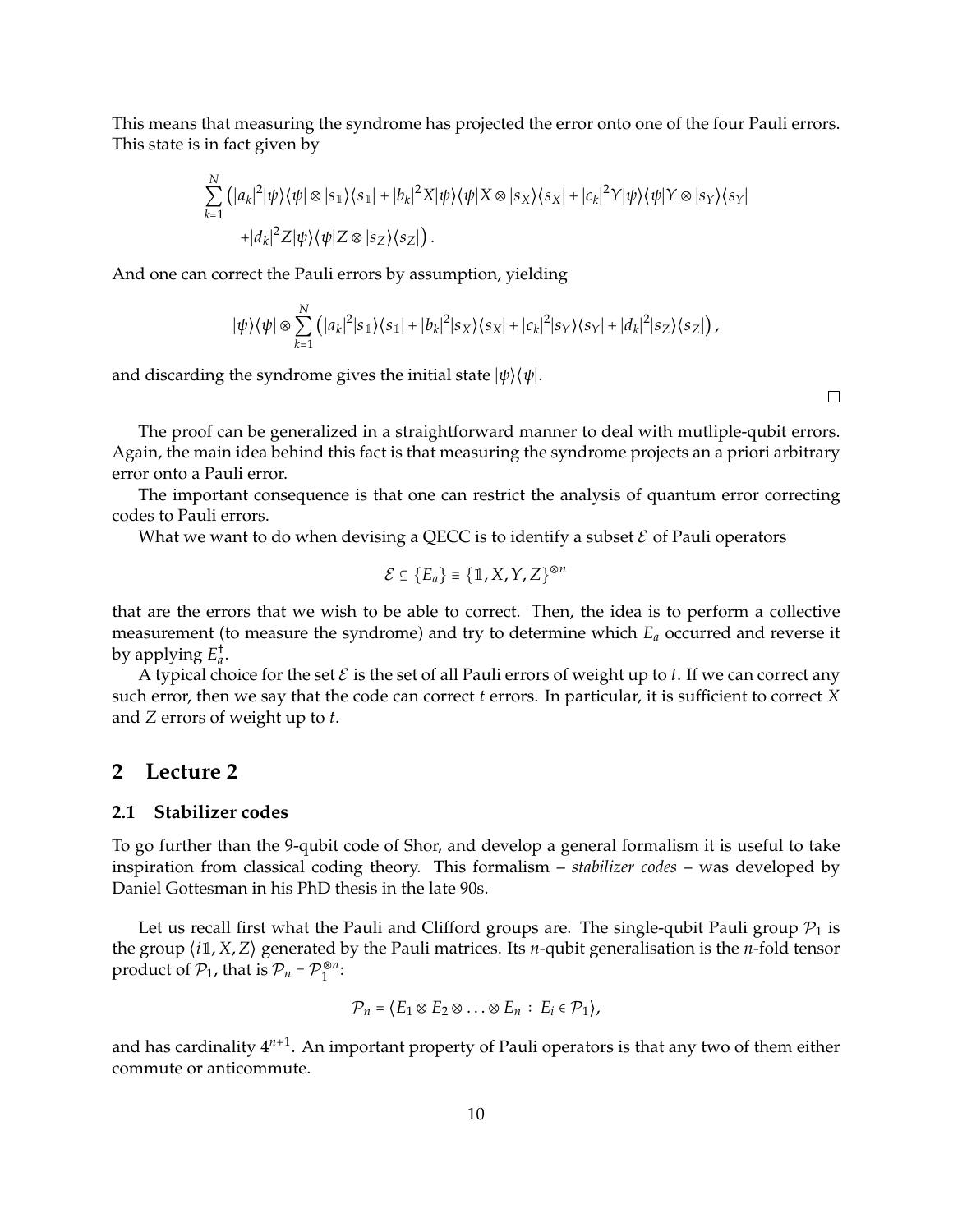**Theorem 5.** Let  $P$ ,  $Q \in \mathcal{P}_n$ . Then either  $PQ = QP$  or  $PQ = -QP$ .

*Proof.* For single-qubit matrices, we have

$$
[X,X] = [Y,Y] = [Z,Z] = 0, \quad \{X,Y\} = \{X,Z\} = \{Y,Z\} = 0.
$$

Let us write the Pauli operators as products of *n* single-qubit matrices:  $P = P_1 \dots P_n$  and  $Q =$  $q_1 \ldots Q_n$ . Then *P* and *Q* commute if and only if they anticommute in an even number of positions. Otherwise, they anticommute.  $\Box$ 

The *Clifford group*  $C_n$  is the automorphism group of the Pauli group:

$$
C_n = \{U \in \mathcal{U}(\mathcal{C}^{2^n}) : U \mathcal{P}_n U^{\dagger} = \mathcal{P}_n\}.
$$

In words, any Pauli operator *P* is mapped to a Pauli operator via conjugation by a Clifford unitary.

**Theorem 6.** *The Clifford group* C*<sup>n</sup> is generated by H, P and CNOT:*

| $H = \frac{1}{\sqrt{2}} \begin{bmatrix} 1 & 1 \\ 1 & -1 \end{bmatrix}$ , $P = \begin{bmatrix} 1 & 0 \\ 0 & i \end{bmatrix}$ , $CNOT = \begin{bmatrix} 1 & 0 & 0 & 0 \\ 0 & 1 & 0 & 0 \\ 0 & 0 & 0 & 1 \\ 0 & 0 & 1 & 0 \end{bmatrix}$ . |  |  |  |  |  |
|-----------------------------------------------------------------------------------------------------------------------------------------------------------------------------------------------------------------------------------------|--|--|--|--|--|
|                                                                                                                                                                                                                                         |  |  |  |  |  |
|                                                                                                                                                                                                                                         |  |  |  |  |  |
|                                                                                                                                                                                                                                         |  |  |  |  |  |

A quantum code Q of parameters  $[[n, k, d]]$  is a linear subspace of  $(\mathbb{C}^2)^{\otimes n}$  of dimension  $2^k$ , and *minimum distance d*. The stabilizer construction is very much inspired by the classical construction of linear codes, and there are two main ways to define a *stabilizer code*:

(*i*) via its *encoding circuit:* this is *Clifford unitary*  $U \in \mathcal{U}(\mathbb{C}^{2^n})$  applied on  $|\psi\rangle \otimes |0\rangle^{n-k}$  where  $|\psi\rangle \in$   $(\mathbb{C}^{2})^{\otimes k}$  is a logical state of *h* white and  $|0\rangle^{n-k}$  is an  $(u-h)$  white anilla. Thi  $(\mathbb{C}^2)$ ⊗*k* is a logical state of *<sup>k</sup>* qubits and <sup>∣</sup>0⟩ *n*−*k* is an (*<sup>n</sup>* <sup>−</sup> *<sup>k</sup>*)-qubit ancilla. This gives

$$
\mathcal{Q} = \{U(|\psi\rangle \otimes |0\rangle^{n-k}) : |\psi\rangle \in (\mathbb{C}^2)^{\otimes k}\}.
$$

We denote by  $|\overline{\psi}\rangle = U(|\psi\rangle \otimes |0\rangle^{n-k})$  the encoded version of  $|\psi\rangle$ .

(*ii*) via its *stabilizer*, i.e. a group  $S = \langle g_1, \ldots, g_{n-k} \rangle$  generated by a set of  $n - k$  Pauli operators that commute and that don't contain <sup>−</sup>1. The code is then defined as the elements of the Hilbert space that are stabilized by  $S$ :

$$
\mathcal{Q} = \{|\psi\rangle \in (\mathbb{C}^2)^{\otimes n} : g_i|\psi\rangle = |\psi\rangle, \forall i \in [n-k]\}.
$$

In other words, the code is defined as the +1 eigenspace of the generators. This space is well defined since the commutation condition ensures that the generators are all codiagonalizable. Moreover, since each generator is a Pauli operator, it has eigenvalues equal to  $\pm 1$ .

In order to make reliable computations with a noisy quantum computer, the idea is to encode information with a quantum error correcting code and then perform the computation on the encoded state. We need a way to act on such states. This is done via logical operators.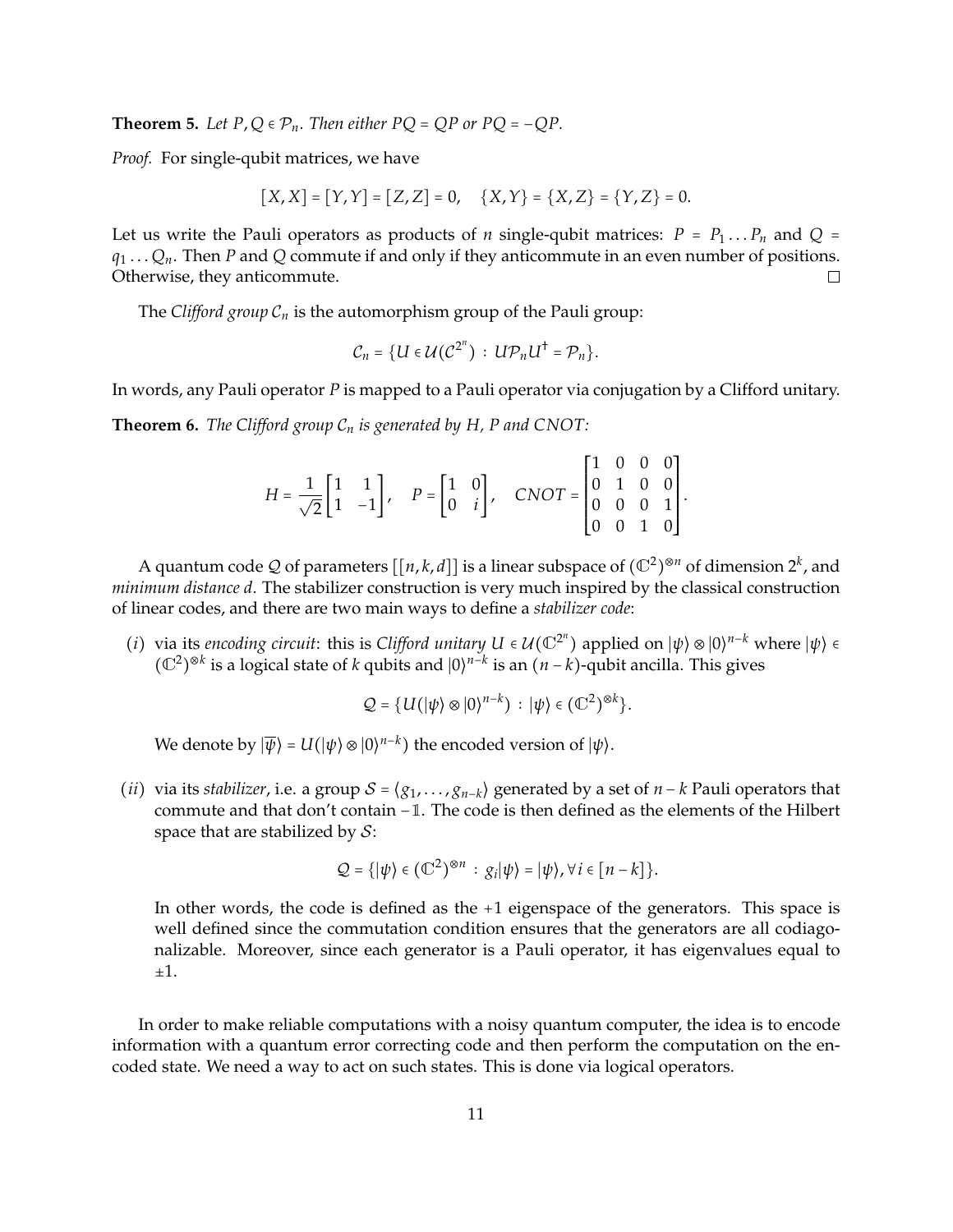**Definition 7** (Normalizer). The normalizer of S in the Pauli group  $P_n$  is

$$
N(S) = \{g \in \mathcal{P}_n : gS = Sg\}.
$$

**Definition 8** (Logical operator)**.** *A logical operator of the stabilizer code with stabilizer* S *is a Pauli operator that leaves the code globally invariant, but that acts nontrivially on codewords. It is given by the set N*(S) <sup>∖</sup> <sup>S</sup>*, and corresponds to a Pauli operator that commutes with all the generators of* <sup>S</sup>*, but that doesn't belong to* S*.*

A logical operator will map a word in the quantum code to an orthogonal codeword.

The fact that the encoding circuit of a stabilizer code is a Clifford operation is particularly useful because it implies that logical Pauli errors correspond to Pauli physical errors.

**Example 9** (Logical *Z* operator). Let us suppose that  $|\overline{\psi}\rangle$  is the encoded version of  $|\psi\rangle$ *, that is*  $|\overline{\psi}\rangle$  =  $U(|\psi\rangle|0\rangle^{n-k})$ , where U is the Clifford encoding operation. The logical Pauli Z<sub>1</sub> operator, denoted  $\overline{Z_1}$  maps *the encoding of*  $|\psi\rangle$  *to the encoding of*  $Z_1|\psi\rangle$ *, i.e.*  $|\overline{\psi}\rangle$  *to* 

$$
U(Z_1|\psi\rangle|0\rangle^{n-k})=UZ_1U^{\dagger}|\overline{\psi}\rangle,
$$

which implies that  $\overline{Z}_1 = UZ_1U^{\dagger}$  , which is a Pauli matrix since U belongs to the Clifford group.

**Translating from the encoding circuit to the stabilizer formalism:** it is easy to infer the set of generators of the code if we know the encoding circuit. For this, one simply notes that the initial state before the encoding circuit is  $|\psi\rangle|0\rangle^{n-k}$ , where  $|\psi\rangle$  is an arbitrary *k*-qubit state. All such states are at higher and the state of the state of the state of the state of the state of the state of the state are stabilized by *n* − *k* (independent) generators: *Zk*+<sup>1</sup> , . . . , *<sup>Z</sup><sup>n</sup>* since the state <sup>∣</sup>0⟩ is defined as the <sup>+</sup><sup>1</sup> eigenstate of the *Z* Pauli operator. We obtain a description of the *n* − *k* generators of the stabilizer group:

$$
UZ_{k+1}U^{\dagger},\ldots, UZ_nU^{\dagger},
$$

and it is straightforward to check that they commute pairwise:

$$
(UZ_iU^{\dagger})\cdot (UZ_jU^{\dagger})=UZ_iZ_jU^{\dagger}=UZ_jZ_iU^{\dagger}=(UZ_jU^{\dagger})\cdot (UZ_iU^{\dagger}).
$$

**Example 10.** *Both the 3-qubit code and Shor's 9-qubit code are stabilizer codes. We have already seen their encoding circuit, which is a Clifford circuit. Moreover, we have seen that the stabilizer of the 3-qubit code is* ⟨*Z*1*Z*2, *<sup>Z</sup>*2*Z*3⟩ *and that the stabilizer of Shor's 9-qubit code is*

$$
\langle Z_1 Z_2, Z_2 Z_3, Z_4 Z_5, Z_5 Z_6, Z_7 Z_8, Z_8 Z_9, X_1 X_2 X_3 X_4 X_5 X_6, X_4 X_5 X_6 X_7 X_8 X_9 \rangle.
$$

*It is straightforward to check that these groups are Abelian. As expected, these stabilizers admit respectively* <sup>2</sup> <sup>=</sup> <sup>3</sup> <sup>−</sup> <sup>1</sup> *(three physical qubits and one logical qubit) and* <sup>8</sup> <sup>=</sup> <sup>9</sup> <sup>−</sup> <sup>1</sup> *(9 physical qubits for a single logical qubit) elements.*

*The Pauli operators*  $Z_1$  *and*  $X_1X_2X_3$  *are logical operators*  $\bar{Z}$  *for the 3-qubit code and*  $\bar{Z}$  *for Shor's* 9-qubit *code, respectively:*

3-qubit code: 
$$
Z_1|\overline{1}\rangle = -|\overline{1}\rangle
$$
  
Shor's code:  $X_1X_2X_3|\overline{1}\rangle = -|\overline{1}\rangle$ .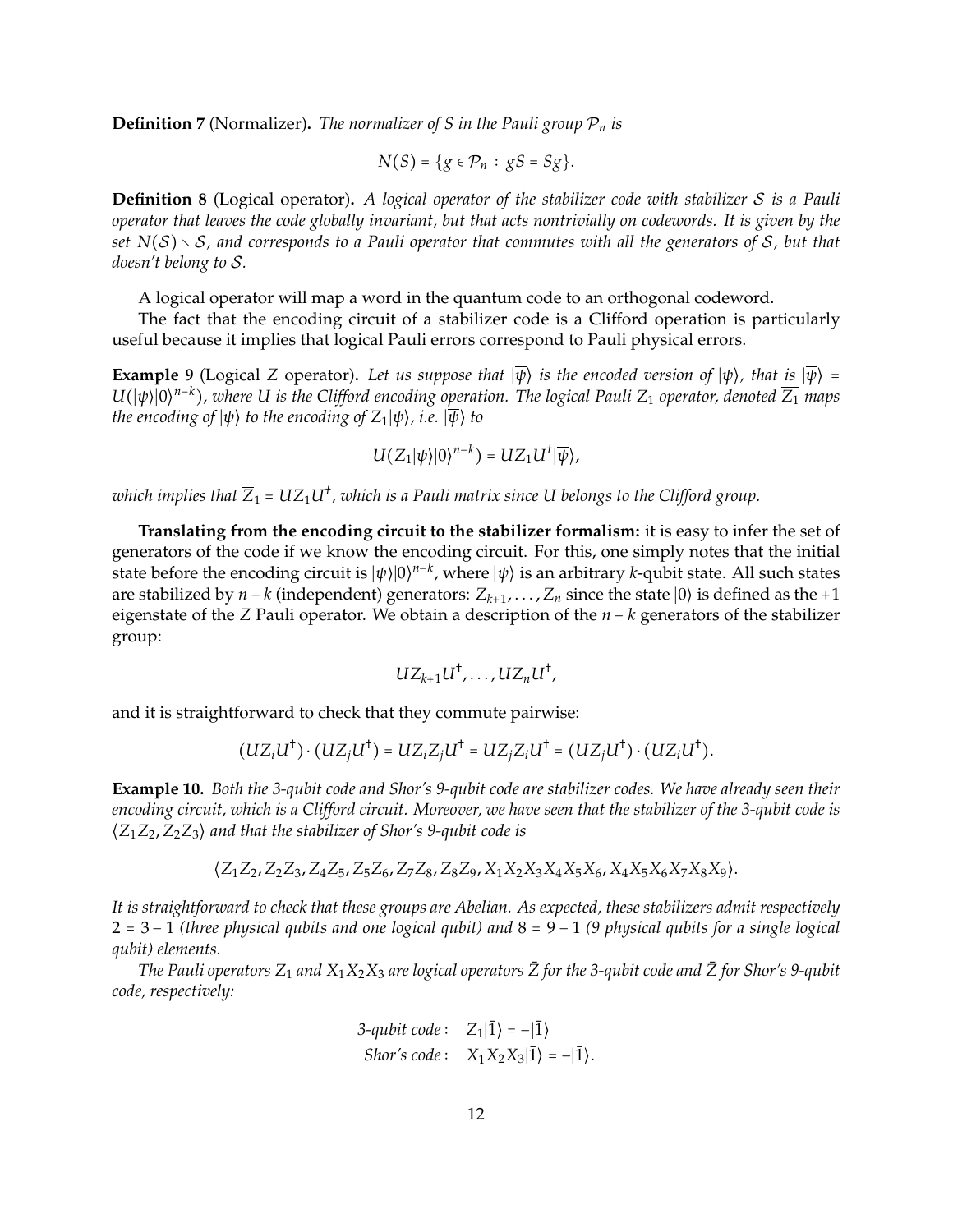The stabilizer description is particularly useful to correct the errors. The idea is to measure the *syndrome*, that is to measure the eigenvalues of the stabilizer generators for the quantum state.

**Definition 11** (Syndrome). The syndrome associated with error  $E \in \mathcal{P}_n$  is the  $(n - k)$ *-bitstring*  $\vec{s}$  = (*s*1, . . . ,*sn*−*k*) *defined by*

$$
s_i = \begin{cases} 0 & if \quad [E, g_i] = 0, \\ 1 & if \quad \{E, g_i\} = 0. \end{cases}
$$

If  $s_i = 1$ , meaning that the error anticommutes with a stabilizer, then  $E|\psi\rangle$  is a -1 eigenvalue of  $g_i$  (if  $|\psi\rangle$  is a valid codeword):

$$
g_i E|\psi\rangle = -E g_i|\psi\rangle = -E|\psi\rangle.
$$

In particular, the syndrome doesn't depend on the specific codeword, only on the Pauli error.

Note that it is easy to devise a quantum circuit to measure any Pauli operator (and in particular, any generator of the stabilizer group). The following picture for instance depicts a circuit to measure  $P_1P_2P_3$  with Pauli operator  $P_i$  acting on qubit *i*:



The eigenvalues of any Pauli measurement *P* are 1 and −1, and the projector on the eigenspaces are  $P_{\pm} = \frac{1}{2}$  $\frac{1}{2}(\mathbb{1} \pm P).$ 

An alternative solution to measure the syndrome is to undo the encoding circuit*,* via  $U^\dagger$ , and measure the ancilla qubits in the computational basis, but this leaves the quantum state unprotected and might therefore not be the preferred solution in practice. In fact, in the context of quantum fault-tolerance, one must find a way to fight errors that occur during the syndrome measurement.

**Definition 12** (Minimum distance)**.** *The* minimum distance *of a stabilizer code with stabilizer S is the minimum weight of a nontrivial logical operator:*

$$
d_{\min}(Q) = \min\{|E| : [E, g_i] = 0 \forall i, E \notin \langle g_1, \dots, g_{n-k} \rangle\}
$$
  
=  $\min\{|E| : E \in N(S) \setminus S\}.$ 

**Example 13.** We have seen in the previous example that  $Z_1$  and  $X_1X_2X_3$  are logical errors for both the *3-qubit code and Shor's 9-qubit code, respectively. This implies that their respective minimum distances are upper bounded by 1 and 3. Since the 9-qubit code can correct any single-qubit error, its minimum distance is at least 3, which means that it is exactly 3.*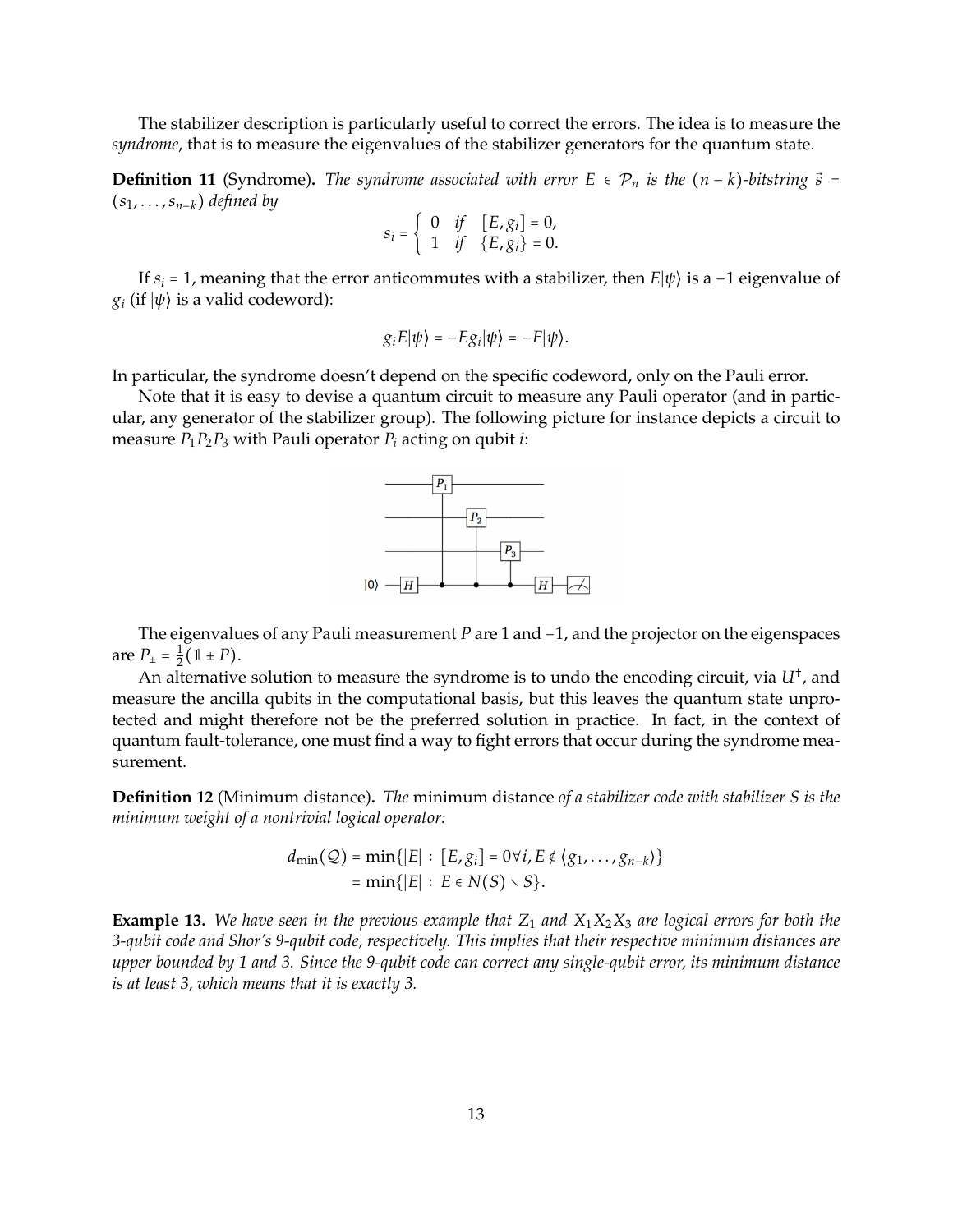## **2.2 CSS codes**

The CSS codes (for the name of their inventors, Calderbank, Shor, Steane) form an interesting subclass of all stabilizer codes where the generators of the stabilizer group are either products of Pauli-*X* or products of Pauli-*Z*. This is an appealing restriction because the commutativity condition between the generators now needs to be checked only between *X*-type and *Z*-type generators, since both *X*-type generators and *Z*-type generators obviously commute among themselves. In that case, both types of generators are described by binary words (with 1s at the coordinates corresponding to an *X* or *Z*-type operator).

A general way of defining both classes of generators is by choosing special types of classical codes. Let C be an  $[n, k]$  classical linear code with a  $n \times k$  generator matrix G and an  $(n - k) \times n$ parity-check matrix *H*. This means

$$
\mathcal{C} = \{ Gy : y \in \mathbb{F}_2^k \} = \ker H.
$$

Here we consider column vectors.

The *dual code* of C, denoted  $C^{\perp}$ , is defined as

$$
\mathcal{C}^{\perp} = \{y \in \mathbb{Z}_2^n : x \cdot y = 0, \forall x \in \mathcal{C}\}.
$$

This is an  $[n, n-k]$  linear code. Moreover the generator and parity-check matrices of  $\mathcal C$  and  $\mathcal C^{\perp}$  are swapped (up to transposition):

$$
G^{\perp} = H^T, \quad H^{\perp} = G^T.
$$

We say that a code C is *weakly self-dual* if  $C \subseteq C^{\perp}$  and *(strictly) self-dual* if  $C = C^{\perp}$ . A necessary and  $\alpha$  if  $\alpha$  is the supplier of the strictly  $\alpha$  of  $C$  or  $\alpha$ . sufficient condition for  $C$  to be weakly self-dual is that  $G^T G = 0$ .

**Definition 14.** *A* CSS code CSS( $C_1$ ,  $C_2$ ) *is defined from two classical linear codes*  $C_1$ ,  $C_2$  *of parameters*  $[n, k_1]$  *and*  $[n, k_2]$ *, such that*  $C_2 \subseteq C_1$ *. The quantum code has parameters*  $[[n, k_1 - k_2]]$  *and is spanned by the vectors*

$$
|x_j + C_2\rangle := \frac{1}{2^{k_2/2}} \sum_{y \in C_2} |x_j + y\rangle,
$$

*where the elements of*  $\{x_j\}_{j=1...2^{k_1-k_2}}$  *belong to the quotient*  $\mathcal{C}_1/\mathcal{C}_2$ *. In other words, they satisfy*  $x_i + x_j \notin \mathcal{C}_2$ *,* for any pair  $x_i \neq x_j$ .

**Lemma 15.** *The code*  $CSS(C_1, C_2)$  *is a stabilizer code.* 

The proof will be treated in exercise.

In particular, if *C* is weakly self-dual with parameters [n, *k*], then CSS(*C*<sup>⊥</sup>,*C*) is a stabilizer code<br>b regameters with parameters

$$
[[n, n-2k]].
$$

Codewords of the CSS code have the form  $|x + C_2\rangle$  where  $x \in C_1$  and two codewords  $|x + C_2\rangle$  and  $|x' + C_2\rangle$  differ if and only if *x* and *x*<sup>*'*</sup> belong to different cosets of  $C_2$  in  $C_1$ .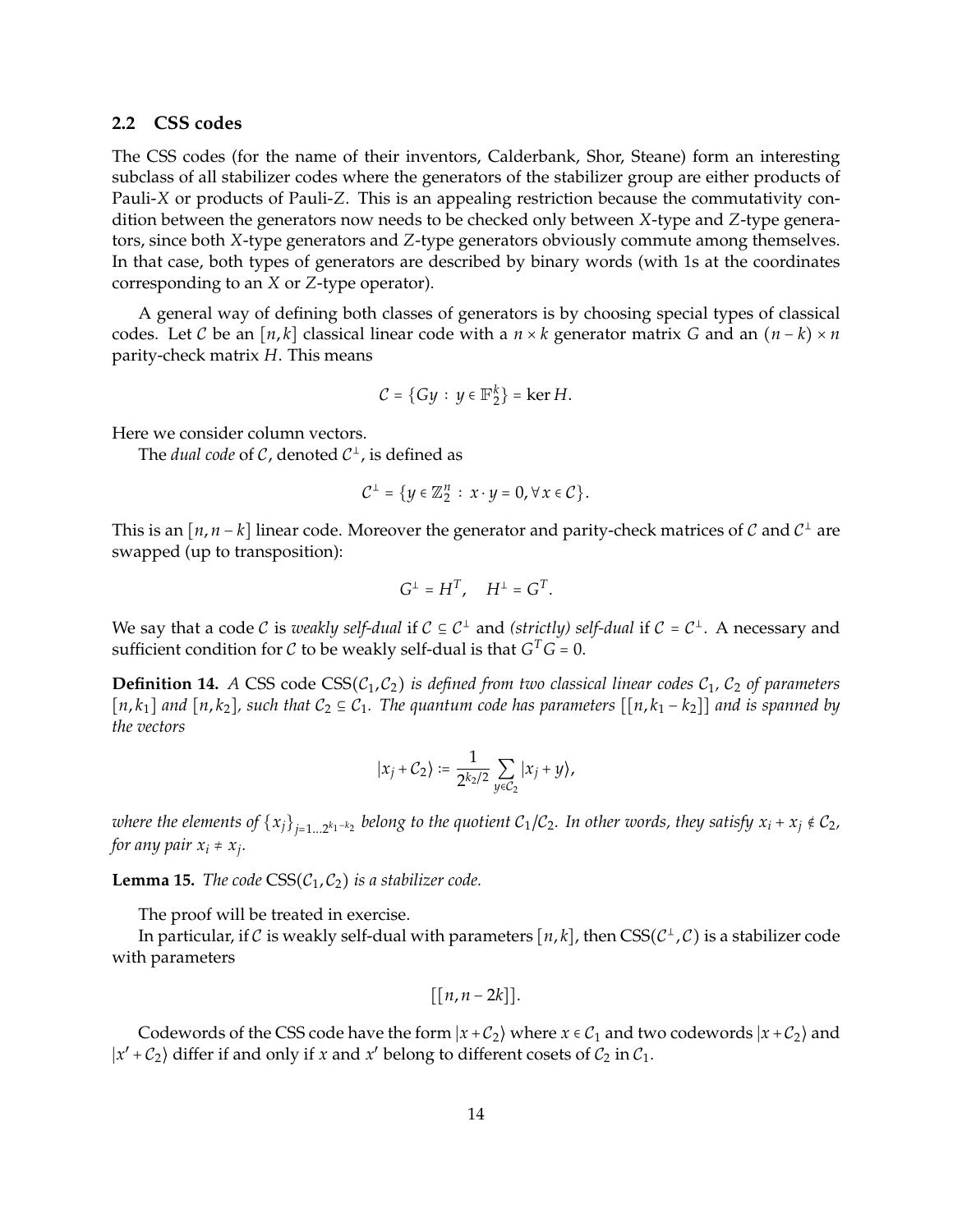An example of CSS code is Steane's 7-qubit code, where we take  $C_2 = C_1^{\perp}$  and  $C_1$  to be the [7,4] Hamming code with generator $^2$  $^2$  and parity-check matrices

$$
G = \begin{bmatrix} 1 & 0 & 0 & 0 \\ 0 & 1 & 0 & 0 \\ 0 & 0 & 1 & 0 \\ 0 & 0 & 0 & 1 \\ 0 & 1 & 1 & 1 \\ 1 & 0 & 1 & 1 \\ 1 & 1 & 0 & 1 \end{bmatrix}, \quad H = \begin{bmatrix} 0 & 0 & 0 & 1 & 1 & 1 \\ 0 & 1 & 1 & 0 & 0 & 1 & 1 \\ 1 & 0 & 1 & 0 & 1 & 0 & 1 \\ 1 & 0 & 1 & 0 & 1 & 0 & 1 \end{bmatrix}.
$$

One can construct general Hamming codes by taking all possible words (except the all-zero word) for the columns of the parity-check matrix. These generalized codes have parameters  $[2^m - 1, 2^m$ *m* − 1, 3] and can tolerate one bit-flip since they all have distance 3. One can check that the dual of the state of the state of the state of the state of the state of the state of the state of the state of the state of the Hamming code is weakly self-dual, since  $(G^{\perp})^T G^{\perp} = HH^T = 0$ , and therefore  $CSS(\mathcal{C}_1, \mathcal{C}_1^{\perp})$  is a small of  $GSE$  and a maniformal self-dual, since  $(G^{\perp})^T G^{\perp} = HH^T = 0$ , and therefore  $CSS(\mathcal{C}_1, \mathcal{C}_1^{\perp})$ valid CSS code encoding  $4 - 3 = 1$  logical qubit.

Taking  $x_0 = 0000000$  and  $x_1 = 1111111$  as representatives of  $C_1/C_1^{\perp}$ , and enumerating the elements of  $C_1^{\perp}$  = Im(*H*) as

$$
C_1^{\perp} = \{0000000, 0001111, 0110011, 0111100, 1010101, 1011010, 1100110, 1101001\},\
$$

we obtain the logical qubits as

$$
|\bar{0}\rangle = \frac{1}{2\sqrt{2}} (|0000000\rangle + |0001111\rangle + |0110011\rangle + |0111100\rangle + |1010101\rangle + |1011010\rangle + |1100110\rangle + |1101001\rangle, |\bar{1}\rangle = \frac{1}{2\sqrt{2}} (|1111111\rangle + |1110000\rangle + |1001100\rangle + |1000011\rangle + |0101010\rangle + |0100101\rangle + |0011001\rangle + |00101101\rangle.
$$

This illustrates one of the main strengths of the stabilizer formalism: in general, the logical qubits are given by very long expressions (a superposition over an exponential number of basis states), and the generators of the stabilizer yield a much more efficient description of the code.

The generators of the stabilizer can be chosen to be the rows of *H*<sup>1</sup> for *X*-type generators and the rows of  $H_2^{\perp}$  =  $H_1$  for *Z*-type generators:

$$
X_4X_5X_6X_7,
$$
  
\n
$$
X_2X_3X_6X_7,
$$
  
\n
$$
X_1X_3X_5X_7,
$$
  
\n
$$
Z_4Z_5Z_6Z_7,
$$
  
\n
$$
Z_2Z_3Z_6Z_7,
$$
  
\n
$$
Z_1Z_3Z_5Z_7.
$$

**Lemma 16.** *The minimum distance of a CSS code*  $CSS(C_1, C_2)$  *is*  $min(d(C_1), d(C_2^{\perp}))$ *.* 

<span id="page-14-0"></span><sup>&</sup>lt;sup>2</sup>Here, we take the convention that the image of *G* is the right image, i.e., Im(*G*) = {*Gx* :  $x \in \mathbb{Z}_2^4$  }.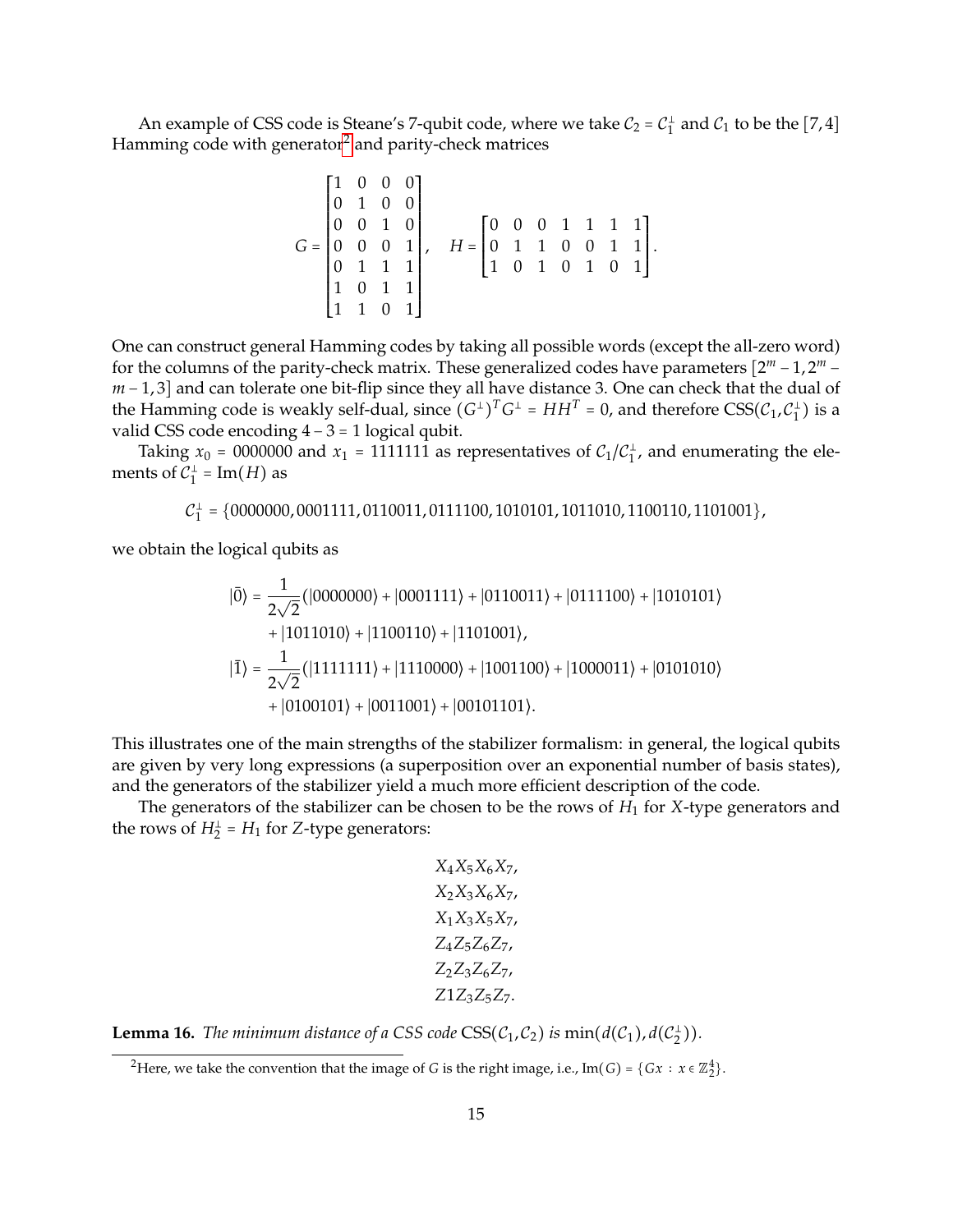This implies that Steane's 7-qubit code is a [[7, 1, 3]] quantum code. We prove the lemma by describing an explicit error correction strategy for a CSS code.

## **Error correction for a CSS code.**

The general strategy is as usual: measure the syndrome and apply a correction. For CSS codes, the syndrome is naturally divided into two parts: *X*-type errors are corrected with the syndrome of the *Z*-type generators, and *Z*-type errors are corrected with the syndrome of the *X*-type generators. This suggests a two-part procedure:

• *X*-type errors: (*i*) compute the syndrome for code  $C_1$  (i.e. for generators of the form  $Z^f$  for *f* a row of  $H_1$ ): this is the reversible operation

$$
|y\rangle|0\ldots0\rangle \mapsto |y\rangle|s_1(y)\rangle,
$$

with  $s_1(y) = H_1y$ , the syndrome of *y* with respect to code  $C_1$ ; (*ii*) measure the syndrome, and (*iii*) correct for bit-flips by applying Pauli-*<sup>X</sup>* corrections;

- **swapping between codes:** apply a Hadamard transform to every qubit;
- *Z*-type errors: same procedure as before but for the code  $C_2^{\perp}$ , i.e. generators of the form  $X^e$ for *e* a row of  $H_2^{\perp}$ ;
- **returning to the initial code:** apply again a Hadamard transform to every qubit.

Let us verify that this decoding procedure correctly recovers the codeword provided that the weight of the error is less than *t*, where *t* is the maximum number such that both  $C_1$  and  $C_2^T$  can tolerate  $t$  errors<sup>[3](#page-15-0)</sup>.

Consider a Pauli error  $X^vZ^w$  with bit strings  $v, w \in \{0, 1\}^n$  applied to a codeword  $\sum_j \alpha_j |x_j + C_2\rangle$ . The state becomes

$$
X^vZ^w\sum_j\alpha_j|x_j+\mathcal{C}_2\rangle=\sum_j\alpha_j(-1)^{v\cdot w}Z^w|x_j+v+\mathcal{C}_2\rangle
$$

where we used that  $X^v Z^w = (-1)^{v \cdot w} Z^w X^v$ .<br>The first star of the convection are sold

The first step of the correction procedure corrects *X*-type errors by computing the syndrome relative to  $C_1$ . This will yield the syndrome of *v* for  $C_1$ , and provided that  $|v| \le t$ , the procedure will return  $v$  and apply the Pauli correction  $X^v$ , giving,

$$
\sum_j \alpha_j (-1)^{v \cdot w} X^v Z^w | x_j + v + C_2 \rangle = Z^w \sum_j \alpha_j | x_j + C_2 \rangle.
$$

<span id="page-15-0"></span><sup>&</sup>lt;sup>3</sup>The parameter *t* is related to the minimum distance via  $d = 2t + 1$ .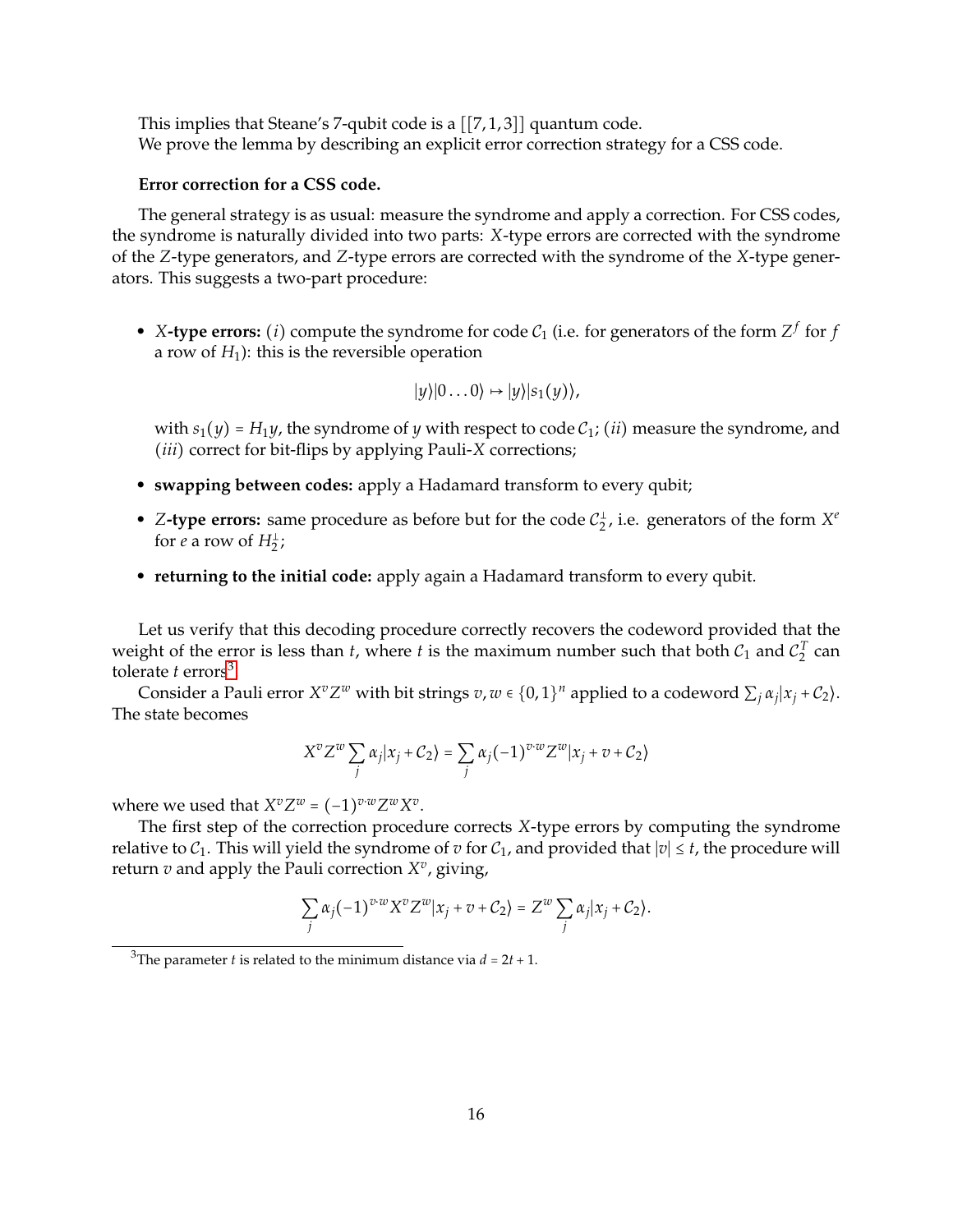After the Hadamard transformation, the state becomes

$$
H^{\otimes n} Z^{w} \sum_{j} \alpha_{j} |x_{j} + C_{2} \rangle = X^{w} H^{\otimes n} \sum_{j} \alpha_{j} |x_{j} + C_{2} \rangle
$$
 (since  $H^{\otimes n} Z^{w} = X^{w} H^{\otimes n} \rangle$   
\n
$$
= \sum_{j} \alpha_{j} X^{w} H^{\otimes n} X^{x_{j}} |C_{2} \rangle
$$
  
\n
$$
= \sum_{j} \alpha_{j} X^{w} H^{\otimes n} X^{x_{j}} H^{\otimes n} |C_{2}^{\perp} \rangle
$$
 (proven in exercise)  
\n
$$
= \sum_{j} \alpha_{j} X^{w} Z^{x_{j}} |C_{2}^{\perp} \rangle.
$$

Using the same argument as before, one can compute the syndrome relative to  $\mathcal{C}_2^{\perp}$  and correct the *<sup>X</sup>*-type error. This will work correctly provided that <sup>∣</sup>*w*<sup>∣</sup> <sup>≤</sup> *<sup>t</sup>*, where *<sup>t</sup>* is a lower bound on the correction capacity of  $\mathcal{C}_2^{\perp}$ . Undoing the Hadamard transform then returns the original codeword.

## **2.3 An example: the toric code**

At the end of the 90s, Alexei Kitaev showed that cellullations of surfaces (and of higher-dimensional manifolds) gave a very general method to derive CSS codes, with parameters depending on the properties of the surface. The most famous example is the *toric code*, which can be realized by taking a square cellullation of a torus.

Consider an  $N \times N$  square grid on a torus, and put a qubit on each of the  $2N^2$  edges. We define a CSS code by choosing the following generators of weight 4:

- *plaquette* operators: for each plaquette *p* on the grid, define  $g_p^X := \otimes_{e \in \partial p} X_e$ , where  $e \in \partial p$ means that edge *e* belongs to the boundary of plaquette *p*,
- *vertex* operators: for each vertex *v* in the grid, define  $g_v^Z := \mathcal{Q}_{e \sim v} Z_e$ , where  $i \sim v$  means that edge *e* is incident to vertex *v*.

Let us immediately verify that these generators commute: for this, it is enough to notice that a vertex and a plaquette operator either do not overlap, or else overlap in exactly 2 positions.

There are  $N^2$  vertices on the grid and  $N^2$  plaquettes, so we have defined  $2N^2$  generators. Note, however, that these generators are not independent since the product of all vertex operators is the identity, and the product of all plaquette operators is also the identity:

$$
\bigotimes_p g_p^X = \mathbb{1}, \quad \bigotimes_v g_v^Z = \mathbb{1}.
$$

There are the only nontrivial relations, meaning that there are 2*N*<sup>2</sup> <sup>−</sup> 2 independent generators for 2*N*<sup>2</sup> qubits, which yields 2 logical qubits.

From our earlier definition of CSS codes, we need two classical codes  $C_1$  and  $C_2$ , with  $C_2 \subseteq C_1$ :

- $\bullet$  the code  $C_1$  is the *cycle code* of the grid: the support of codewords corresponds to a cycle, i.e., its boundary is null;
- the code  $C_2$  is generated by words whose support is the boundary of a set of plaquettes.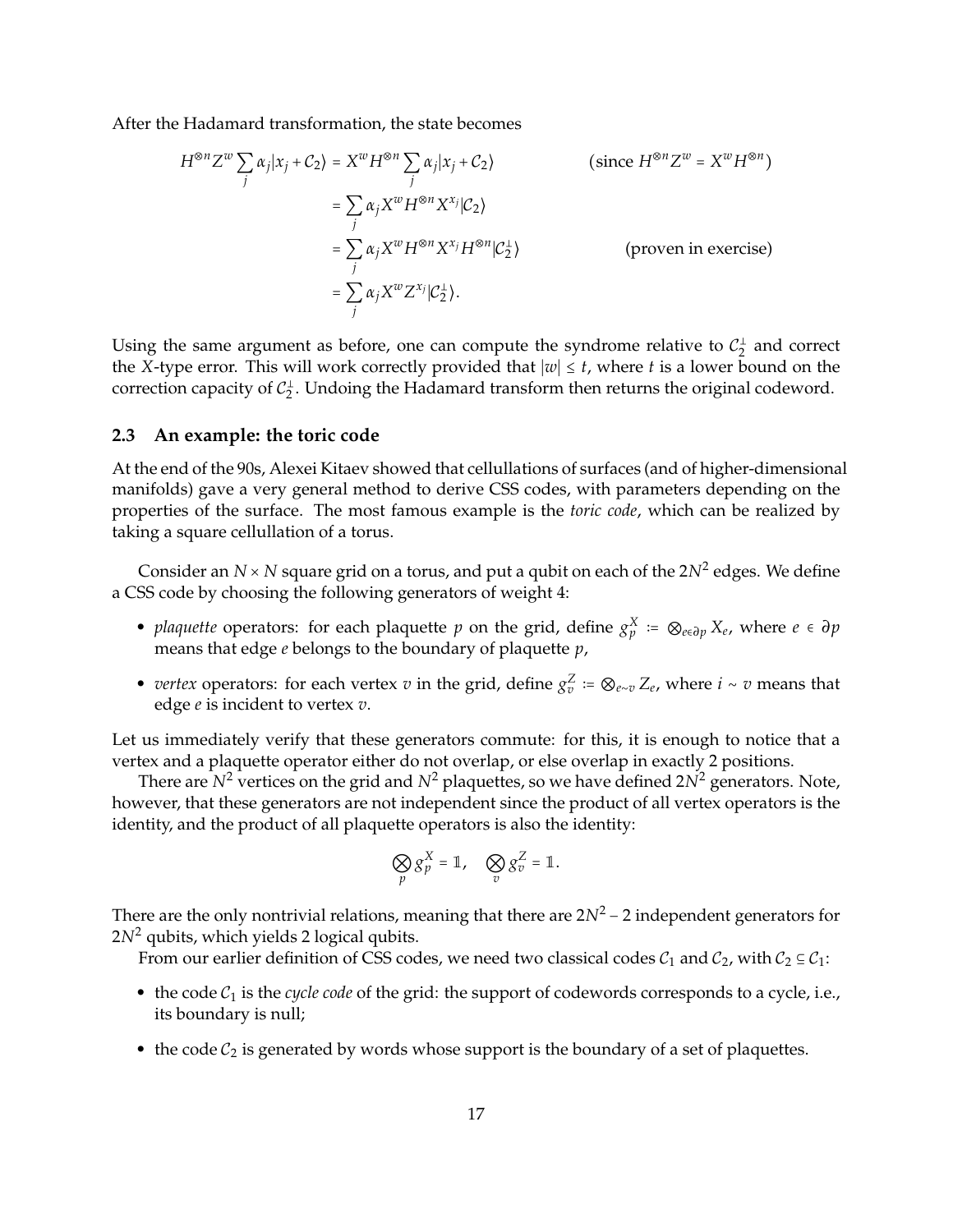

Figure 1: Local structure of the toric code: qubits are placed on edges, vertex operators are the product of *X* operators applied to the 4 neighboring qubits of a vertex, plaquette operators are the product of *Z* operators applied to the 4 qubits on the boundary of a plaquette (By James Wootton, <https://commons.wikimedia.org/w/index.php?curid=11823316>)

The inclusion  $C_2 \subset C_1$  follows from the fact that the boundary of a boundary is always null:

*∂∂* = 0.

This relation is at the heart of all topological/homological quantum error correcting code constructions.

In order to describe the logical qubits, we need to understand the equivalence classes of  $C_1/C_2$ , that is, the cycles that are not a boundary. There are indeed two inequivalent families of such cycles, corresponding to a loop around the torus. These cycles are *homologically nontrivial* meaning that they cannot be deformed (by addition of boundary) to yield the null cycle. For this reason, the toric code is an example of *topological code*: properties of the quantum code result from the topology of the underlying manifold.



Figure 2: Local structure of the toric code: qubits are placed on edges, vertex operators are the product of *X* operators applied to the 4 neighboring qubits of a vertex, plaquette operators are the product of *Z* operators applied to the 4 qubits on the boundary of a plaquette (By James Wootton, <https://commons.wikimedia.org/w/index.php?curid=11823316>)

In particular, since the minimum size of a nontrivial cycle is *N*, we deduce that the minimum